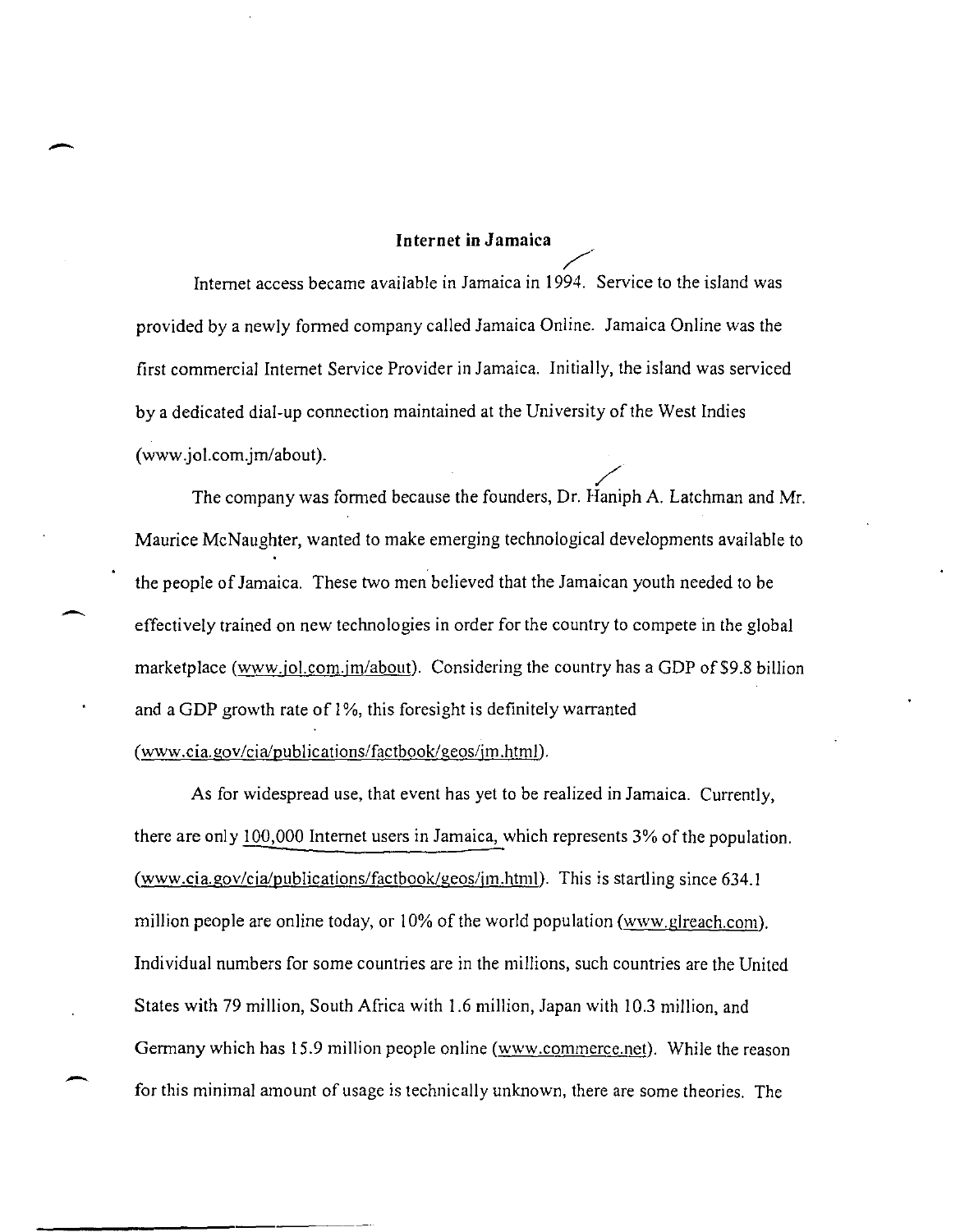first is the lack of computers on the island. For every 1000 Jamaicans there are only 46.6  $\sqrt{0}$  W  $\frac{1}{2}$ computers (http://lanic.utexas.edu). Another reason could be the poor quality of the service. The Inter-American Development Bank has just loaned the country \$17 million in order to improve the country's access to the Internet and to e-government services. While a portion of the fund will be used to upgrade the e-government system, the rest will go to improve Internet access to about 60 low-income communities. Improving access will be achieved by merely providing the communities with computers. The fund will provide five computers to each of the 60 cities that were selected.

### (www.jamaicanobserver.com).

-

The current user base consists of individuals from various fields. The Internet in . Jamaica is utilized for personal, business and government purposes. This is evidenced by what is available online and other characteristics of the Internet in Jamaica. Jamaica Online has various email and chat capabilities, and even event broadcast services in order to attract customers who utilize the Internet for personal purposes. In order to attract professionals, Jamaica Online is also able to offer dial-up access in the United States and **vc.. r ..... ( C06 1f,**  Canada. This allows businesspeople, as well as Jamaicans living abroad, the ability to connect when traveling abroad (www.jol.com.jm). As for government, they are obviously online and are trying to improve their online presence through the use of funds to further develop their e-government services.

As was previously mentioned, current Internet use in Jamaica consists of 100,000 users. However, steps are being taken to improve this. Already, the island's connection has been improved. The island has evolved from a dial-up connection, to a dedicated connection via an N5 system, to a two-way satellite system, and now a leased connection

3fe~ ~£..; I!

2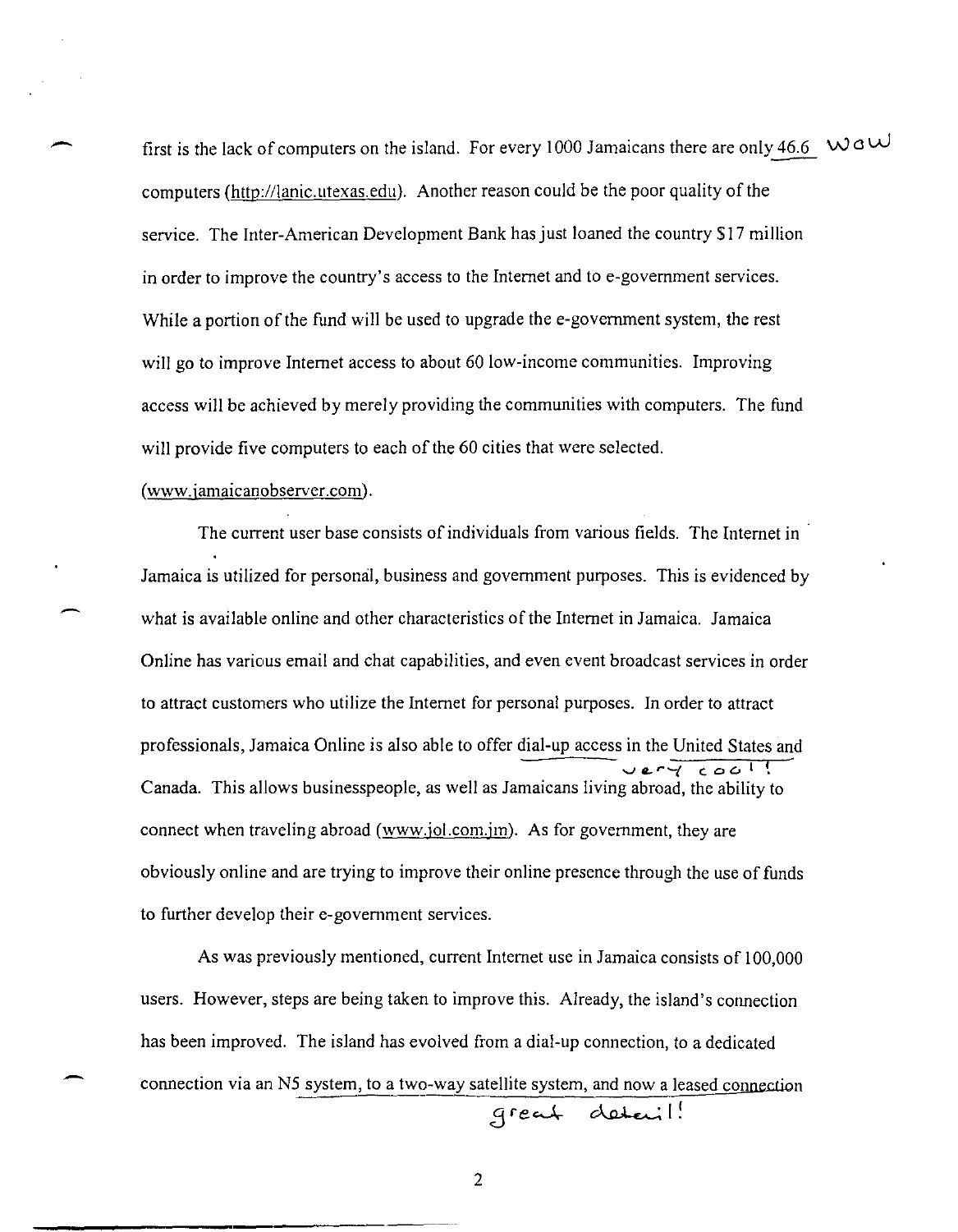via Cable (www.jol.com.jm). There has also been an increase in the number of Internet Service Providers. In 1995 the country had one ISP and now they have 21 (www.cia.gov).

Also, due to the founder's desire of using low-cost personal computers with LINUX operating systems more people should be able to afford the technology. The founders have also done their part by keeping Internet access rates at *\$20/month* for unlimited access (www.jol.com.jm). With strategic moves like these and continued investments, the Internet will soon be an integral part of the Jamaican society .

<sup>~</sup>*'t* Ov h.1+  $precis$ ery accurately

 $\leftarrow$ 

-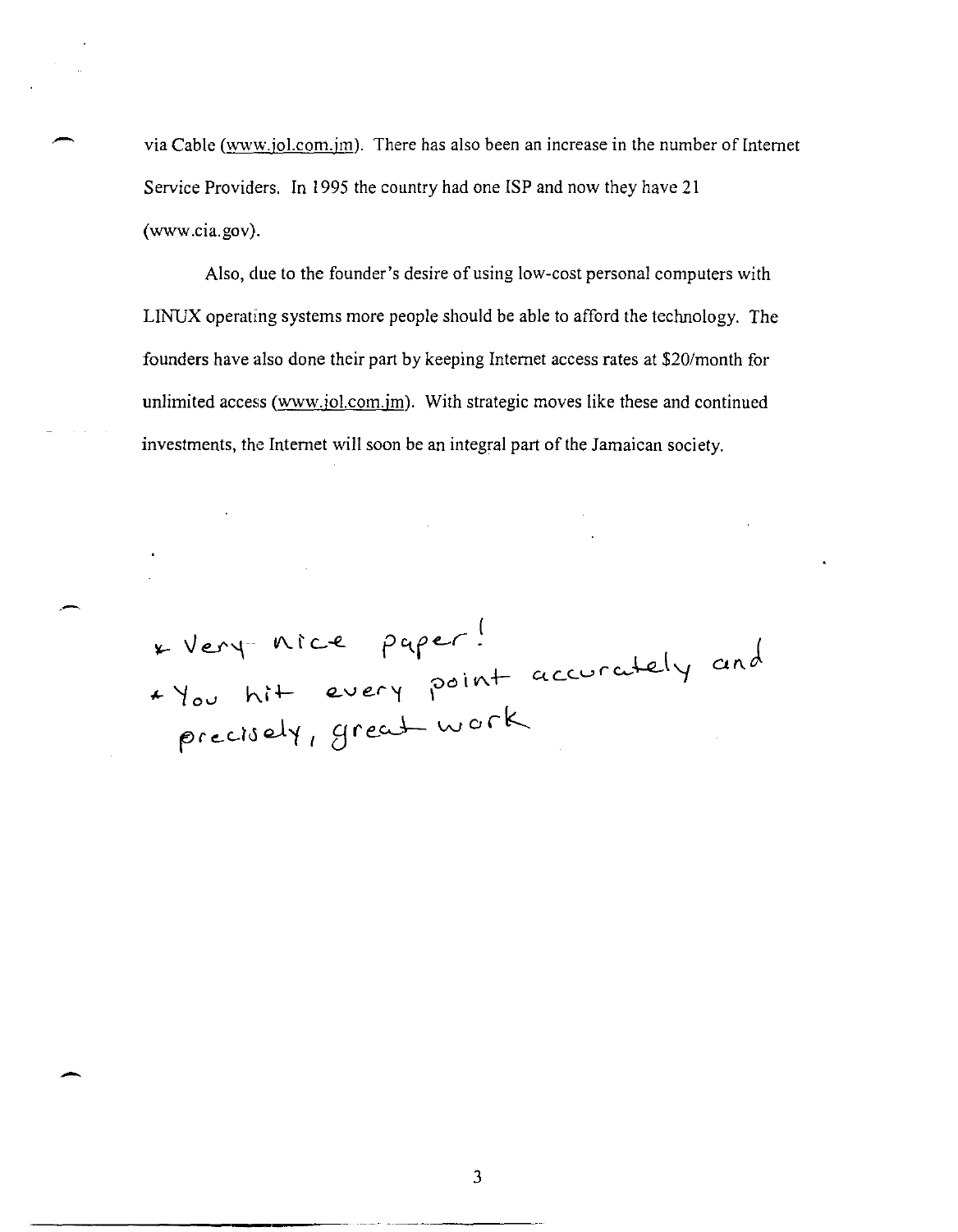## **Works Cited**

"About Us" *Jamaica Online Information Services Limited* 

www.jol.com.jm/about\_main.htm 16 March 2003.

**CIA-The** World Factbook 2002-Jamaica

www.cia.gov/cia/publications/factbook/geos/jm.html 16 March 2003.

"Global Internet Statistics" *Global Reach* www.gireach.com/globstats/

16 March 2003.

-

 $\overline{\phantom{a}}$ 

"Worldwide Internet Population" *Commerce Net* 

www.commerce.net/research/stats/wwstats.html 16 March 2003.

"Trends in Latin American Networking" *University.afTexas* 

http://lanic.utexas.edu/project/tilan/countries/jam.html 16 March 2003.

"Jamaica gets US \$17-m loan to improve Internet" *The Jamaican Observer* 30 Nov 2002

www.jamaicanobserver.com/news/html/ 16 March 2003.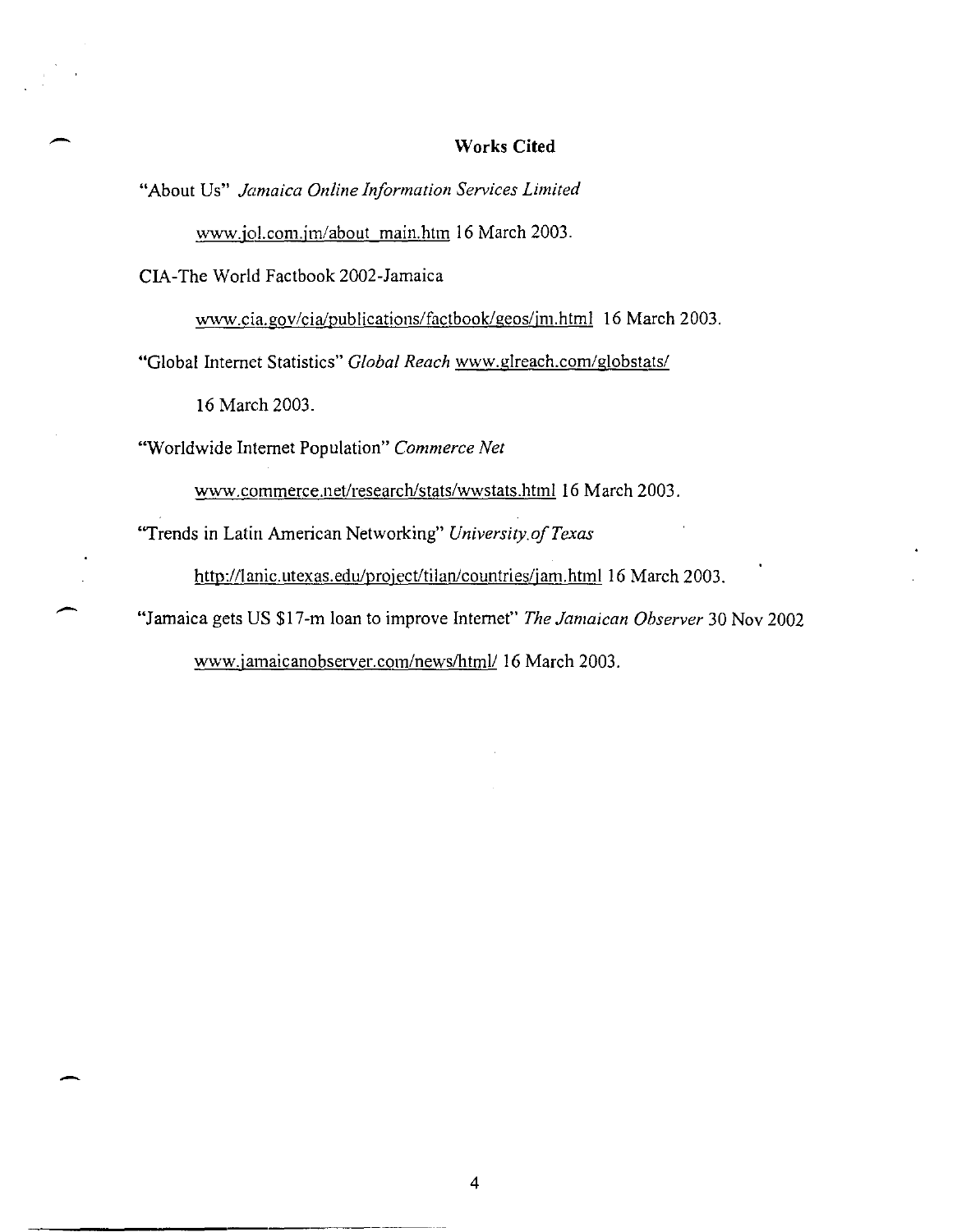The country I chose to do a little technology research on is France. While examining the telecommunications field of France, I found in general that they are a rather advanced country on the whole. Within the European Union, they have the third largest telecommunications network with Germany and the United Kingdom above them. With their telecommunications now 100% digital, they are one of the most advanced countries in the field. As of 2001, the country was spending more than \$29 billion Euros on telecommunications each year out of the total \$ I 56 billion Euros spent by the EU countries. Recently, the field has been growing faster than average because of deregulation according to EU standards, as has Western Europe as a whole. This was done in order to promote more competition in the markets of each country. Since the new regulations became active there has been approximately 15% growth each year. France was one of two EU countries to take the initiative to liberalize their market before the EU requirements were fully in effect and have taken the lead as one most competitive markets in Western Europe.

-

The specific technology that I looked into was telephony. I focused most of my research around the plain, old, "tethered to the wall" telephone. The telephone arrived in France in the late  $1870's$ . The population of France as of 2001 was 59.6 million. The number of phone lines installed as of this year was just over 40 million. As I mentioned above, there have been new regulations applied within the countries of the EU that have been a source of growth with technology use. The new rules have opened the market for other companies. The largest telecommunications company in France is France Telecom.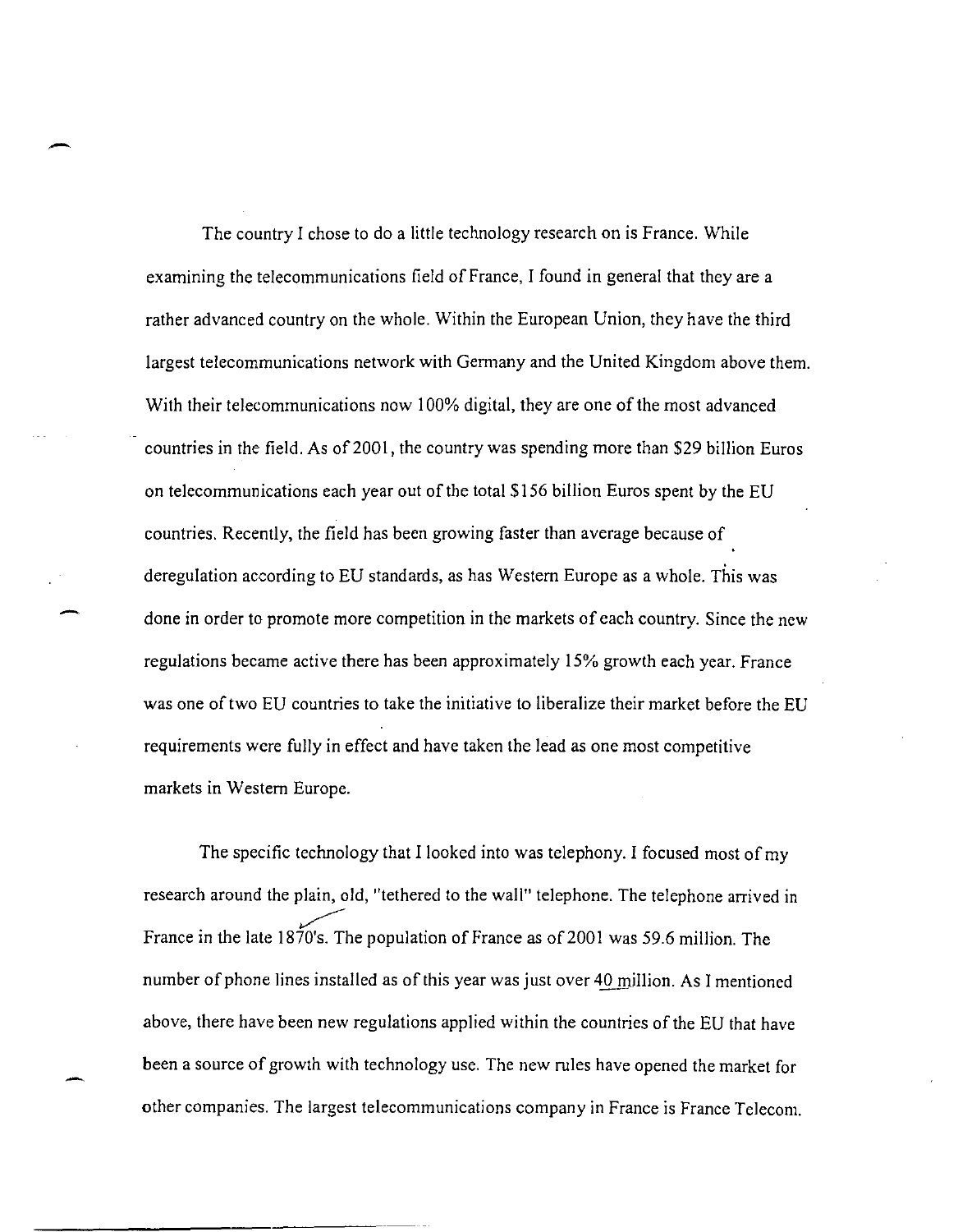Prior to EU guidelines, France Telecom held 65% of fixed telephony in France. One year after deregulation, they only held 50% of fixed telephony. Prior to the deregulation, the people of France lacked a lot of choices for phone service, particularly for local calling. There have also been movements by the EU to have a better distribution of access to technology. For of the European continent, this is a goal for the next few years. This includes providing universal, affordable telephone service to everyone. Their movements in this manner have focused on licensing, frequency allocation, security and copywriting, thus creating a policy that mimics those of the United States. On average, the interconnection rates for France cost less than a majority of other Western European nations, including Germany. They are continuing to have success creating competition within the telephone market by improving service offerings and decreasing tariffs costs.

Sources:

----------------.------------.------------

*Telecommunications in Western Europe,* by Ian Palmer, Faulkner Information Services *Telecommunications in France,* by Karen Spring, Faulkner Information Services Faulkner Information Services is found at www.faulkner.com

*V).Q..f h ((.,).e..* <sup>j</sup> Wick *J,f(.{UJ. l,)..5..12- •* 

-

-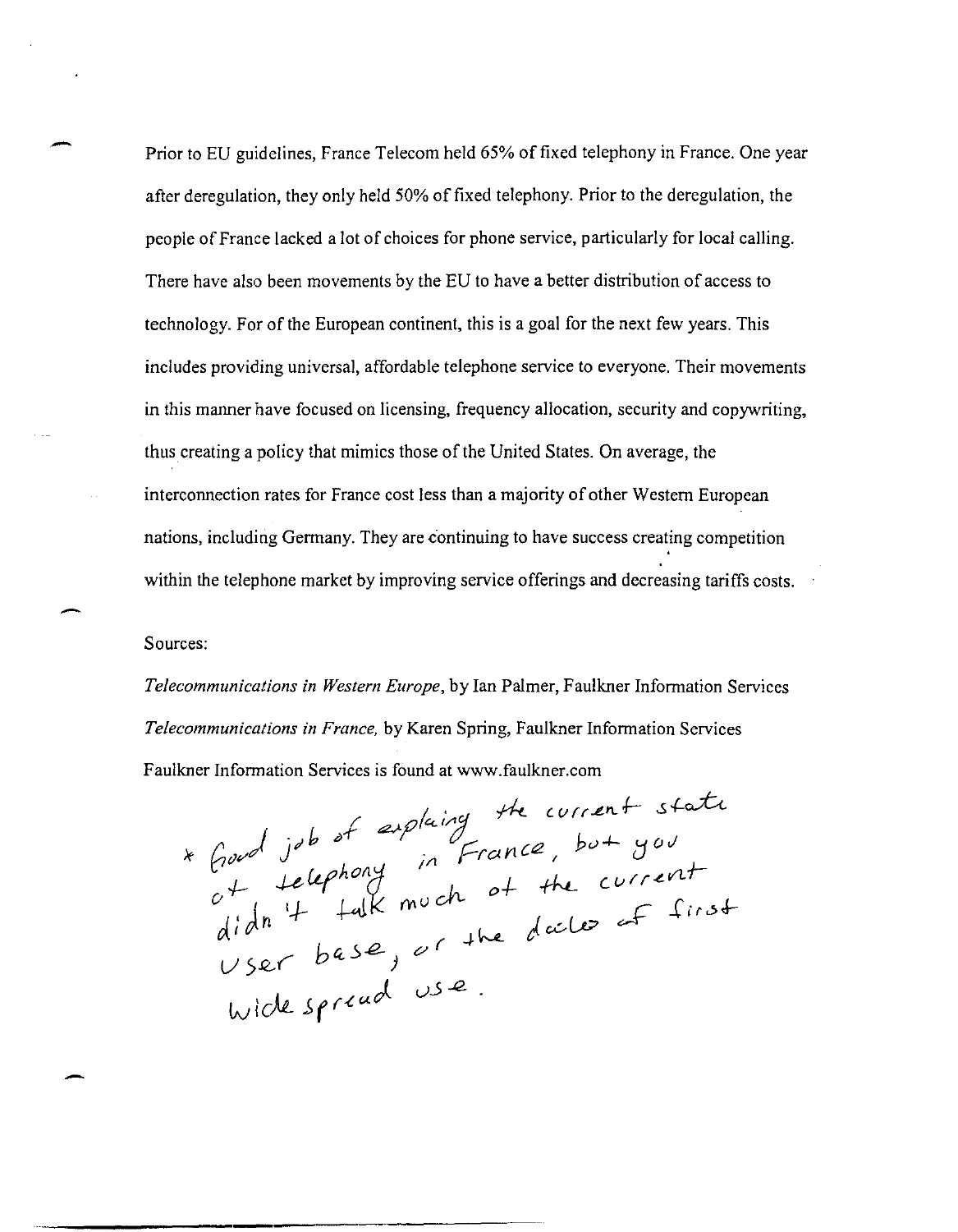- *03119/03* 

In America, we see technology all the time. Whether we look around in our house or out on the street, where ever anyone may go they will almost always come into contact with some form of technology. This constant barrage of technology can lead one to believe that everyone has the same availability of technology. However, when we compare America to other countries, in this case Brazil, we see that Americans are quite unique in their luxuries. The technology that this essay will examine is the television.

Television has been present in America since the beginning of the 1940's. From that time, the spread of the television has increased dramatically over the years. Presently, there are roughly 219 millions televisions present in America (CIA-US). There are televisions in nearly everyone house in America. Some homes have two or even three televisions present. Compared with the population, about 77 percent of the U.S. population has one television.

However, in Brazil things are not the same. Televisions were introduced into the country lines. in the 1950's. Brazil however did not pick up on the television as quickly as America did. The economic situation of Brazil did not lend for the country to be able to buy televisions as easily as Americans did. Poorer citizens could not afford for the televisions that were being produced. However, as the cost for televisions eventually decreased over the years, more Brazilians were able to afford the cost. As of 1997, Brazil has roughly  $36.5$  million television sets (CIA-BR). As decades earlier, not that many people in Brazil have a television. Only about 20 percent of all people in Brazil have a television.

Television has many uses for businesses and for individuals. The television brought novel ways of transmitting information to the public. Talk shows, news reports, and various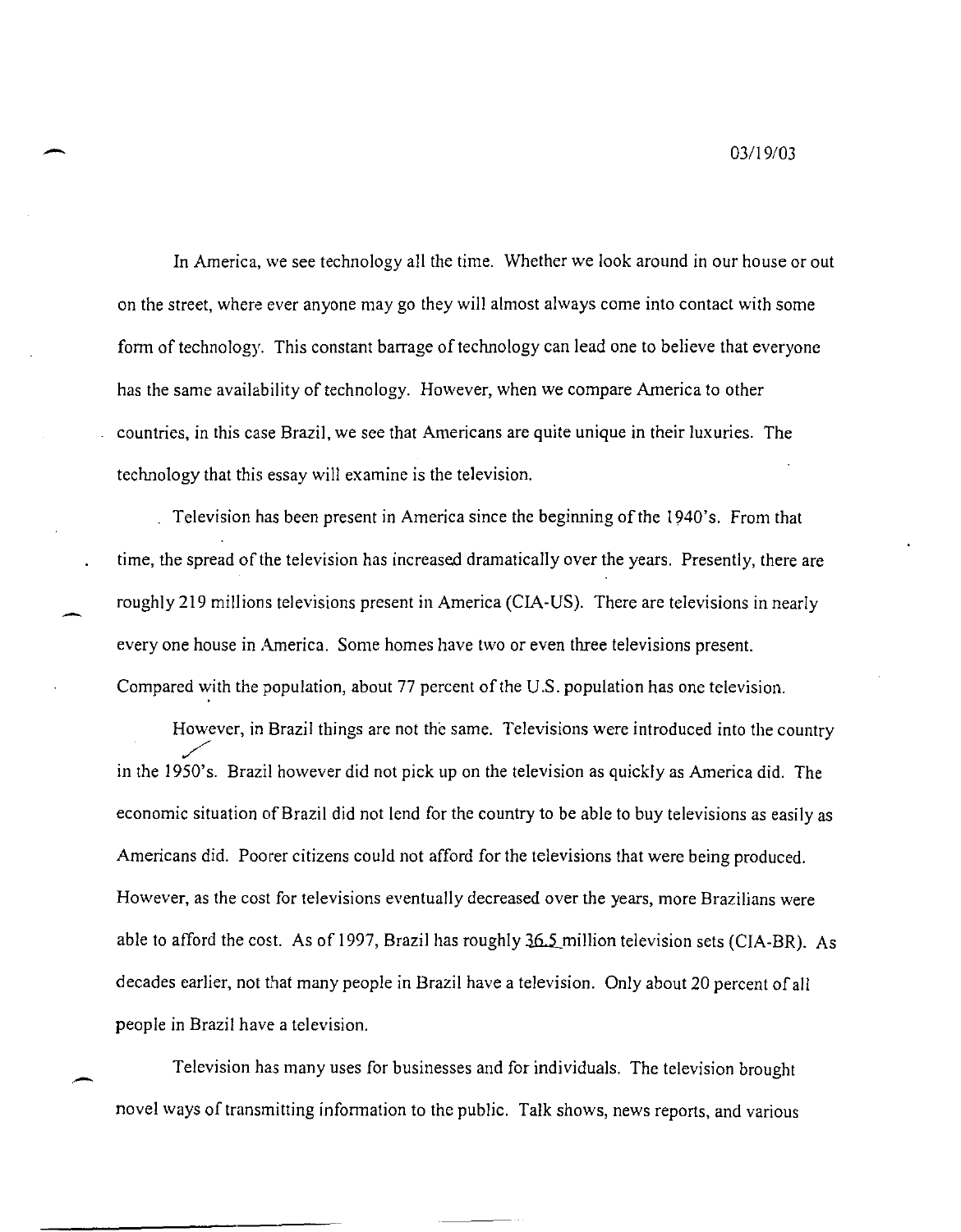other programs have made information readily available to the public. In addition, businesses have been able to cash in with television commercials, paid advertisements, not to mention the many different ways of plugging products in television shows. In both America and Brazil the same tactics are used. Television in Brazil and in America is remarkably similar. In fact, most of the same programs that are created in America are eventually translated into Portuguese and then shown to the Brazilian public. MTV even is present in Brazil showing much of the same American stars, but also highlighting the countries stars (mtv.com).



Television is also reaching new heights for Brazil. Like in America, Brazil is now using television to educate its people. Just recently, Brazil is using satellite television to help teach its doctors. The service is being provided free to "215,000 physicians, 5,800 municipal health centers, all Faculties of Medical Sciences, and 400 accredited hospitals considered centers of excellence in Brazil" (www.whocancer). As in America, the use of the television has helped to improve education by distance education, not previously available before the widespread use of the television.

There is one interesting fact to be pointed out in the difference between American and Brazilian television. Whereas from the creation of it in America, the television has been a source of the freedom of speech and the flow of free ideas, Brazil has not had this opportunity except for little more than 20 years. Before it was a democracy it was an authoritarian government that restricted the use of television (www.nd). Even though we do see today that freedom of speech is valued and obtained, there was and has been concern for the use of television for political manipulation ( $\frac{www.nd)}{n}$ . Though the thought of manipulation of the television by a political party may seem scary, in America this trend can be seen in certain shows catering towards a political party, or even the use of paid commercials to try to promote a party's ideals.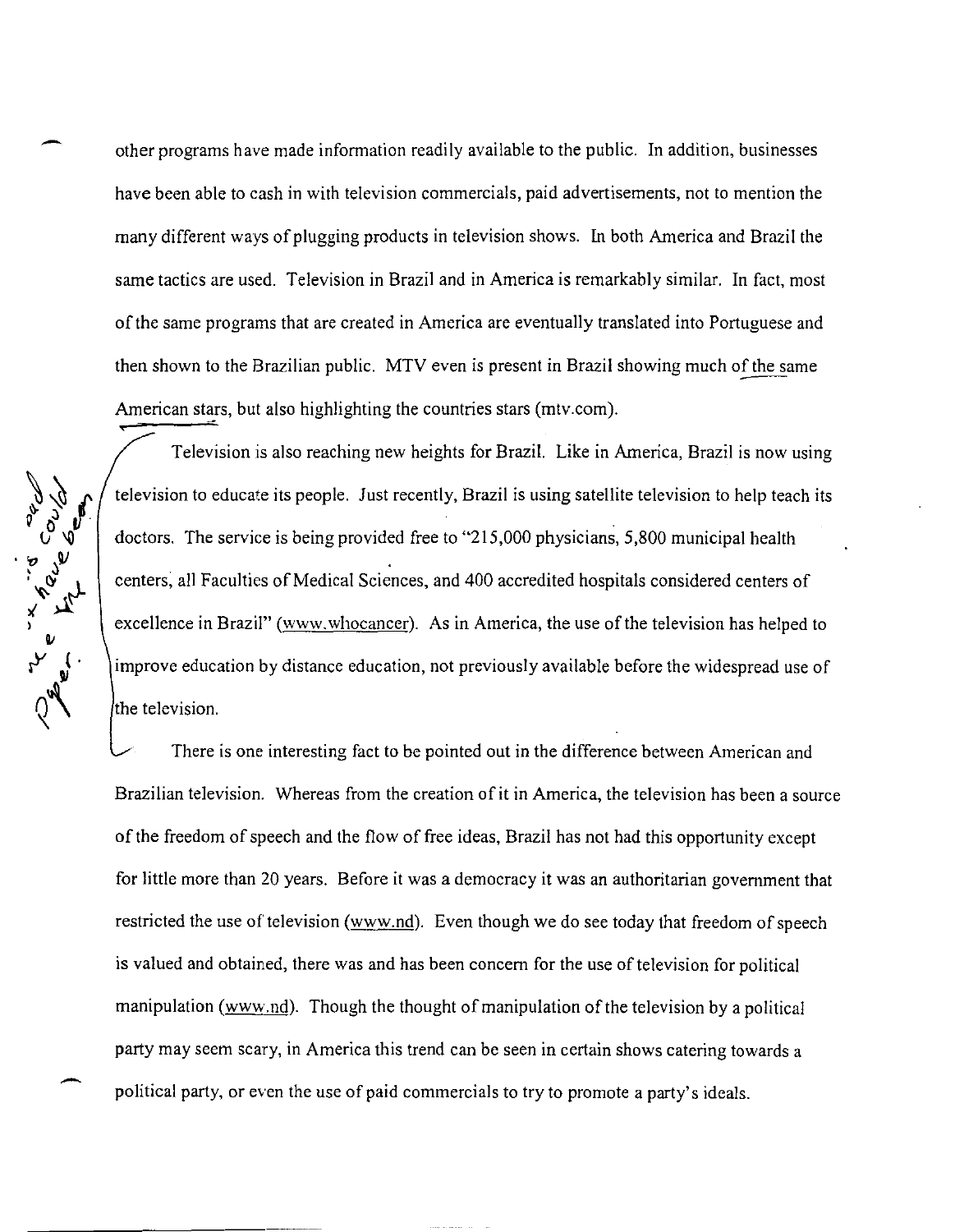While the countries of Brazil and American might seem very different from each other, the way that the two countries have adapted to the use of a technology is very similar. Both use the television primarily for entertainment. Both have commercials, paid advertisements, and the use of plugs to promote a product. Even the channels available to both countries and the programs that they receive are similar. Finally, both have used the television for other things such as long distance education. The television is a very versatile technology that produces much the same results and has almost exactly the same uses in the countries of America and Brazil, even though the cultures are different.

## **WORKS CITED:**

-

-

-

- 1. The CIA website. www.cia.gov/cia/publications/factbook/ (I then typed in "Brazil" and then "United States")
- 2. The Brazilian MTV website. *http://www.mtv.com.br/index.html*
- 3. Medical teaching site. http://www.whocancerpain.wise.edu/eng/12-2/pet2.html
- 4. Television manipulation. http://www.nd.edu/~kellog/WPS/147.pdf

 $ln$  Brazil nicely, c V rre~+- J, ~ *0* l- \[ e.. + *VOt/* J u *YJ..>.f* ~ J around just a little bit.  $TV$ s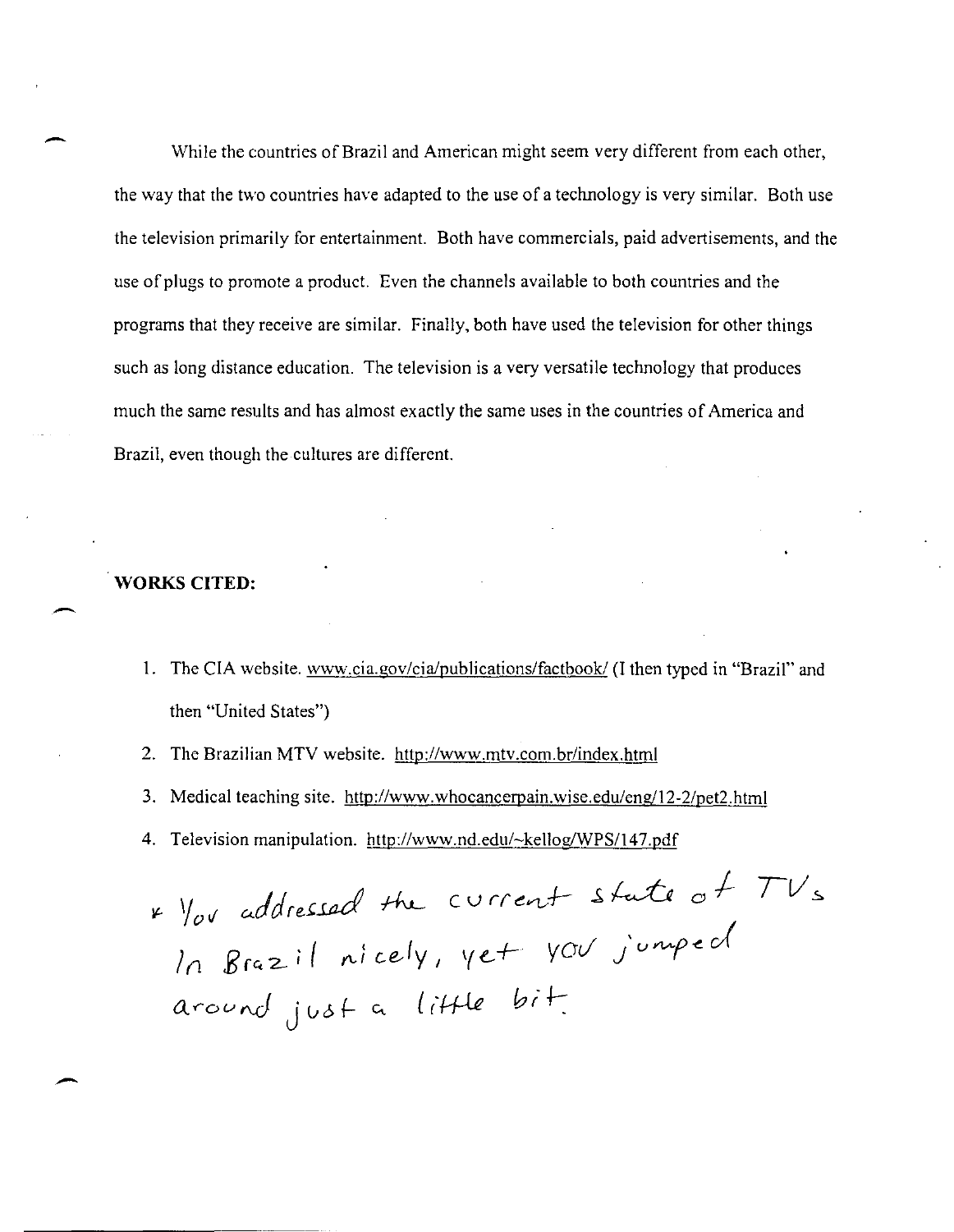## **Cellular Telephones in the United Kingdom**

-

-

Cellular telephones have had a tremendous impact on the United Kingdom just as they have had on the rest of the world in the past two decades. Cell phone usage in the United Kingdom has reached an incredible level and affects every aspect of society. Cellular telephone communication was basically introduced to the United Kingdom with  $\cdot$  the implementation of the Total Access Communications System (TACS) in 1985 (Privateline). The idea for TACS was developed at Bell Laboratories in the 1970's and was implemented to solve the problem of an insufficient number of channels to carry a large number of radio telephone calls. TACS proved to be quite successful and coverage grew. Initially, mobile phones in the U.K. were' made to fit into "A. cars, Ie,\. ssful and coverage<br>- نا ا ست<br>particularly those of the mobile phone business's primary target which consisted of company cars used by salesmen. The United Kingdom's two competing networks at the time, Cellnet and Vodafone, provided virtually identical service at the same price which was not cheap (Mobileshop). As sales increased and call volumes expanded a need for greater capacity arose, so the networks persuaded the government to release additional frequencies which were borrowed from military allocations. As a result, TACS became Extended TACS (ETACS). However, the Total Access Communications System was replaced between 1987 and 1988 by the implementation of the Global System for Mobile Communications **- ..**  (GSM), which is now the dominant system throughout most of the world. Much like the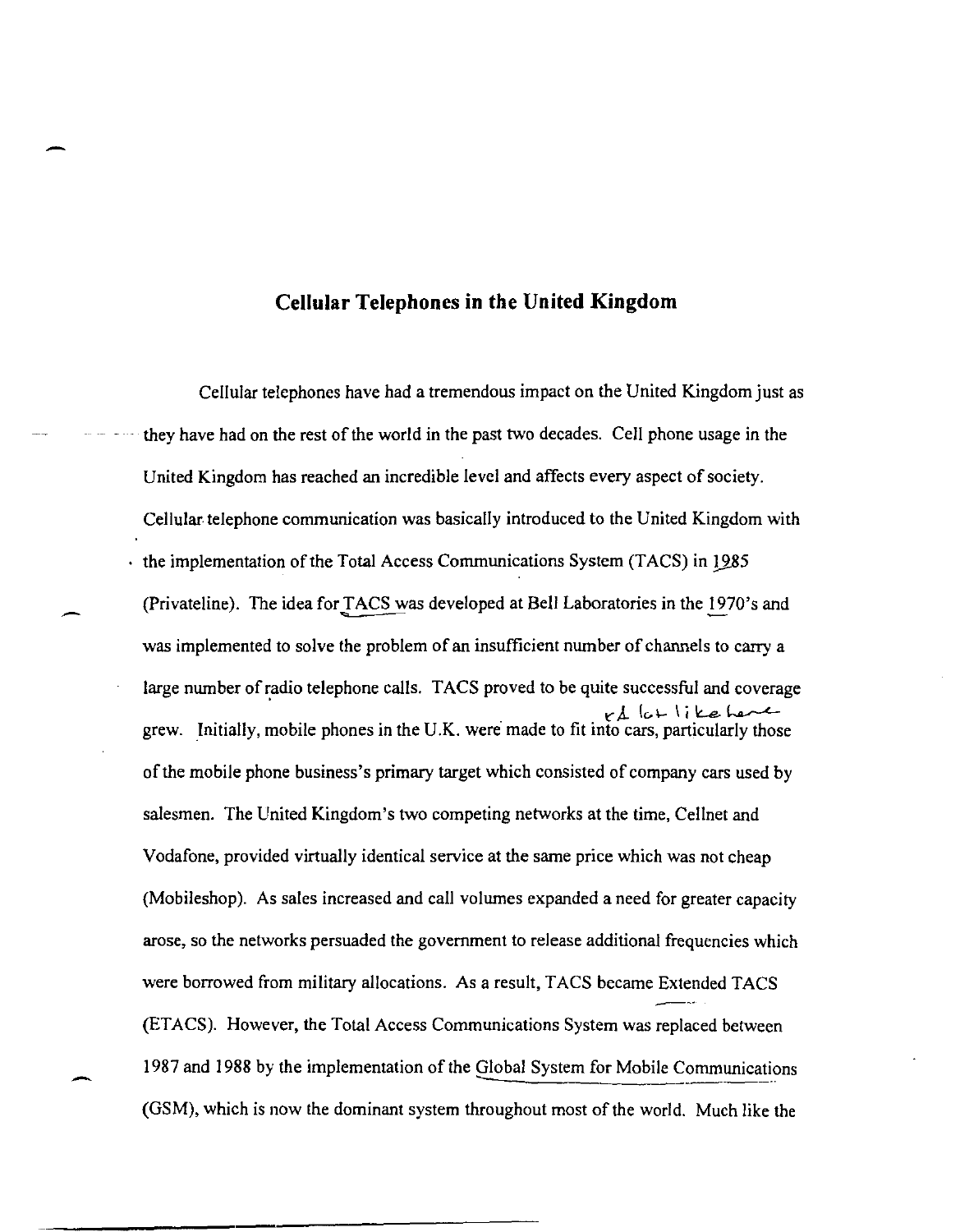FCC of the United States, the United Kingdom's current regulatory body for cellular communication is the Office of Telecommunications (Oftel). However, by the end of 2003 it will be replaced by the Office of Communications (Ofcom), which will combine the Office of Telecommunications, the Independent Television Commission, the Broadcasting Standards Commission, the Radio Authority, and the Radiocommunications Agency (Infoserv2).

Obviously, the technology itself has also come a long way. Large, clumsy first generation cell phones have evolved into the internet capabl6, text messaging, picture taking third generation phones that society now embraces so dearly. In the United Kingdom, cell phones are used extensively by government officials and people doing business as well for personal purposes. Cell phones are actually so popular in the United Superverse Superverse Superverse Superverse Superverse Superverse Superverse Superverse Superverse Superverse Superverse Superverse Kingdom that as of 1999 the U.K. had a cell phone penetration of 40.76% compared to  $\frac{f\gamma\rho^2c^{\omega}}{c^3\rho^2}$ v... Anguoni mat as of 1999 the U.K. had a cell phone penetration of 40.70% compared to  $V$   $V$   $V$ .<br>that of 31.15% in the U.S. (tca). As of 2001 the cellular density in the U.K. was 78.0  $V$ compared to a telephone density of 58.0, meaning that there were around ten million more cellular phones than regular switched network telephones in use (Infoserv2). In many cases individuals have more than one cell phone. In a study performed by Pitney Bowes, Inc., the United Kingdom showed a 25% increase in internet usage between 1999 and 2000, the highest of any nation surveyed (Relojournal). However, more than 50% of all messages received daily by U.K. office workers are over the telephone rather than email or some other alternative means (Relojournal). Meredith Fischer, vice-president of Pitney Bowes, Inc. and co-author of the study states, "Despite the shift towards electronic communications, the telephone, either wired or cellular, is still the communication tool of choice in the United Kingdom. British phone use is more frequent than in any other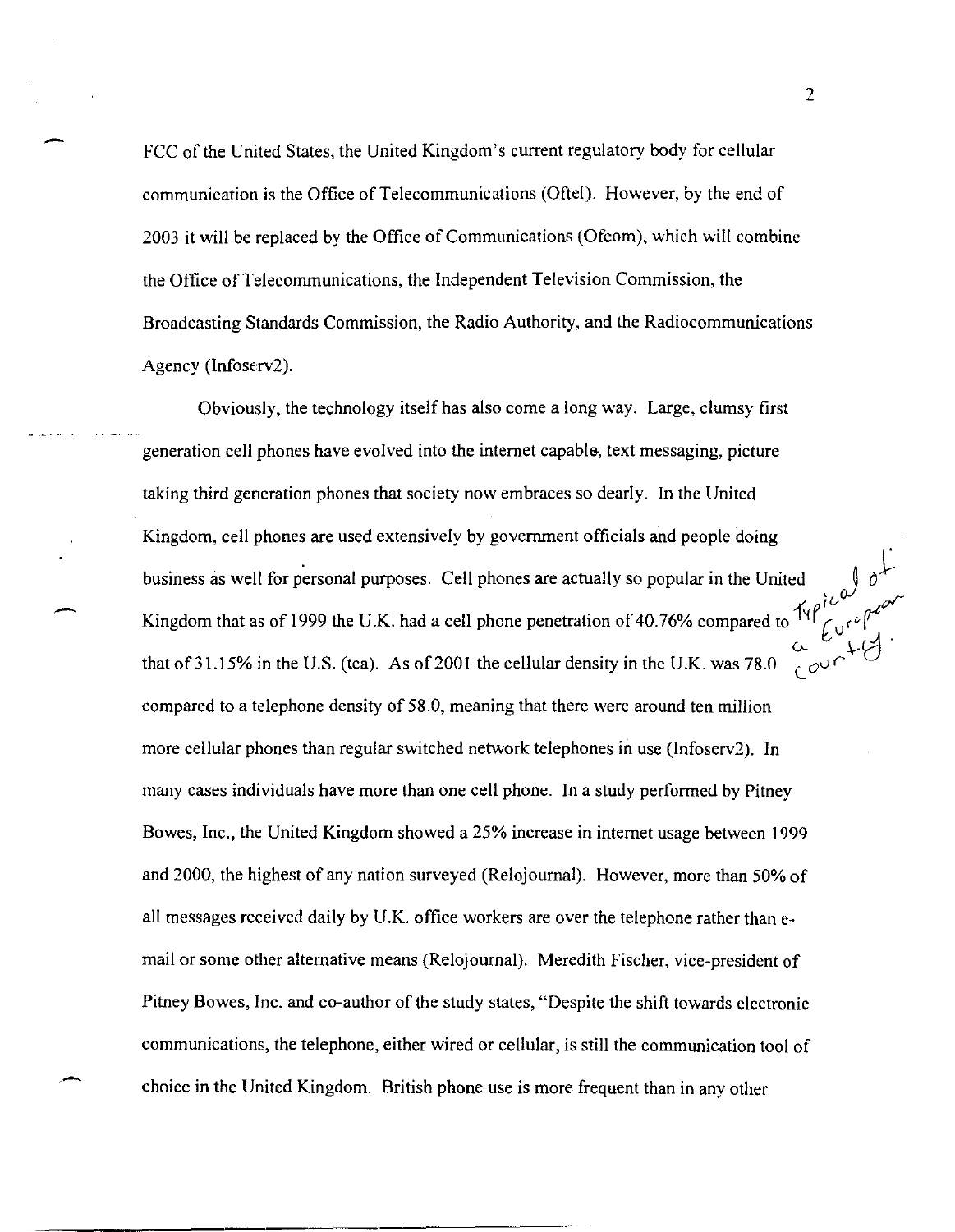nation we surveyed, signaling the British worker's affinity for real time voice communication" (Relojournal). Cellular telephone communication has expanded very rapidly in the United Kingdom since its introduction in 1985. It obviously is a dominant force in and has a profound impact on the lives of a huge percentage of the population in the United Kingdom. With improvements in technology and service, its penetration and impact will continue to grow.

# Good history of the cell phones<br>in the UK.

\*Would like to have seen a little<br>move about why the numbers of usage is so different.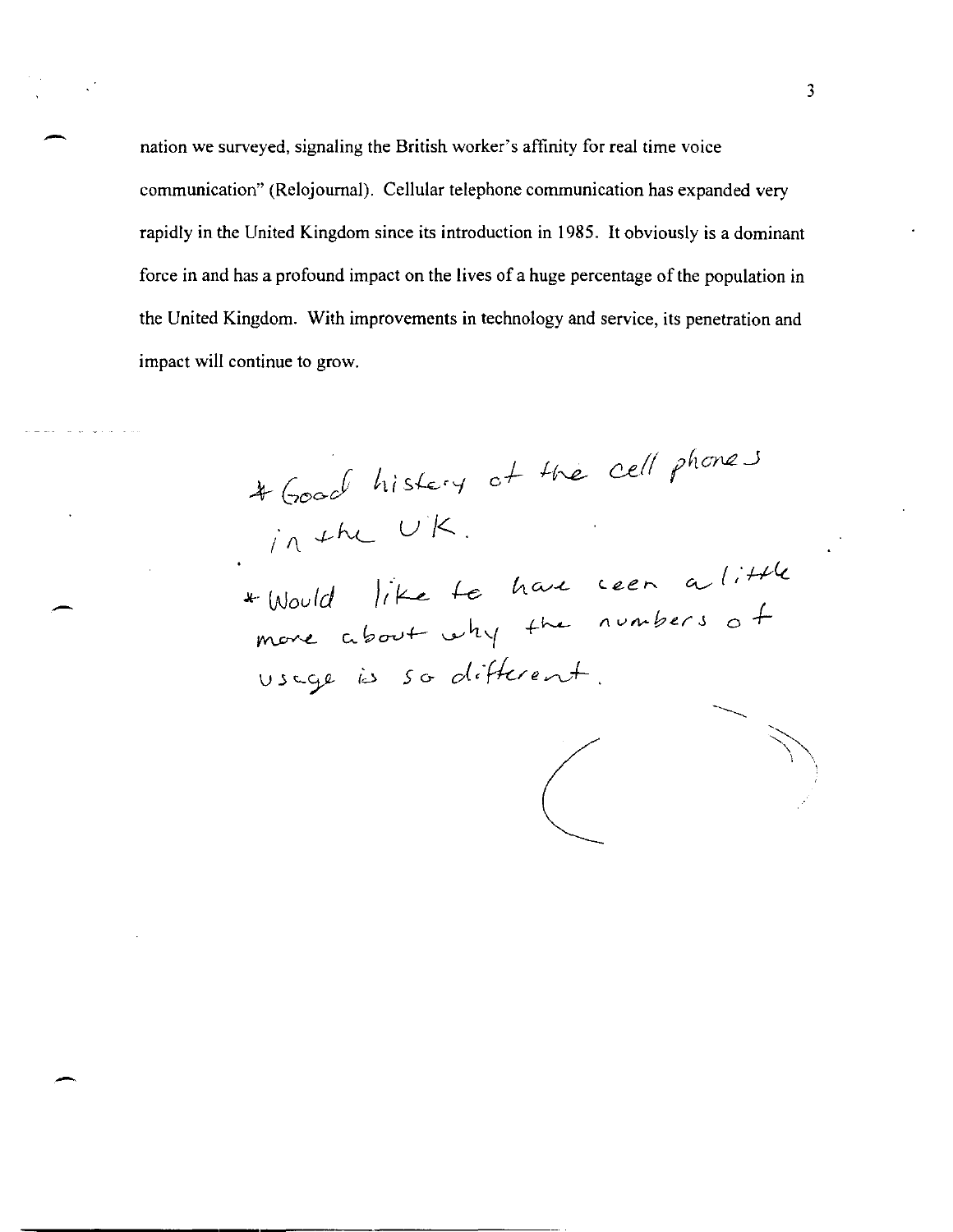## **Works Cited**

http://infoserv2.ita.doc.gov/ot/mktetry.nsf

http://www.mobileshop.org/history/cellular.htm

http://www.privateline.com/pcs/history9.htm

http://www.relojournal.com/aug2000/pbstudy.htm

http://www.tca.or.jp/eng/annual/pre/statistics1999.pdf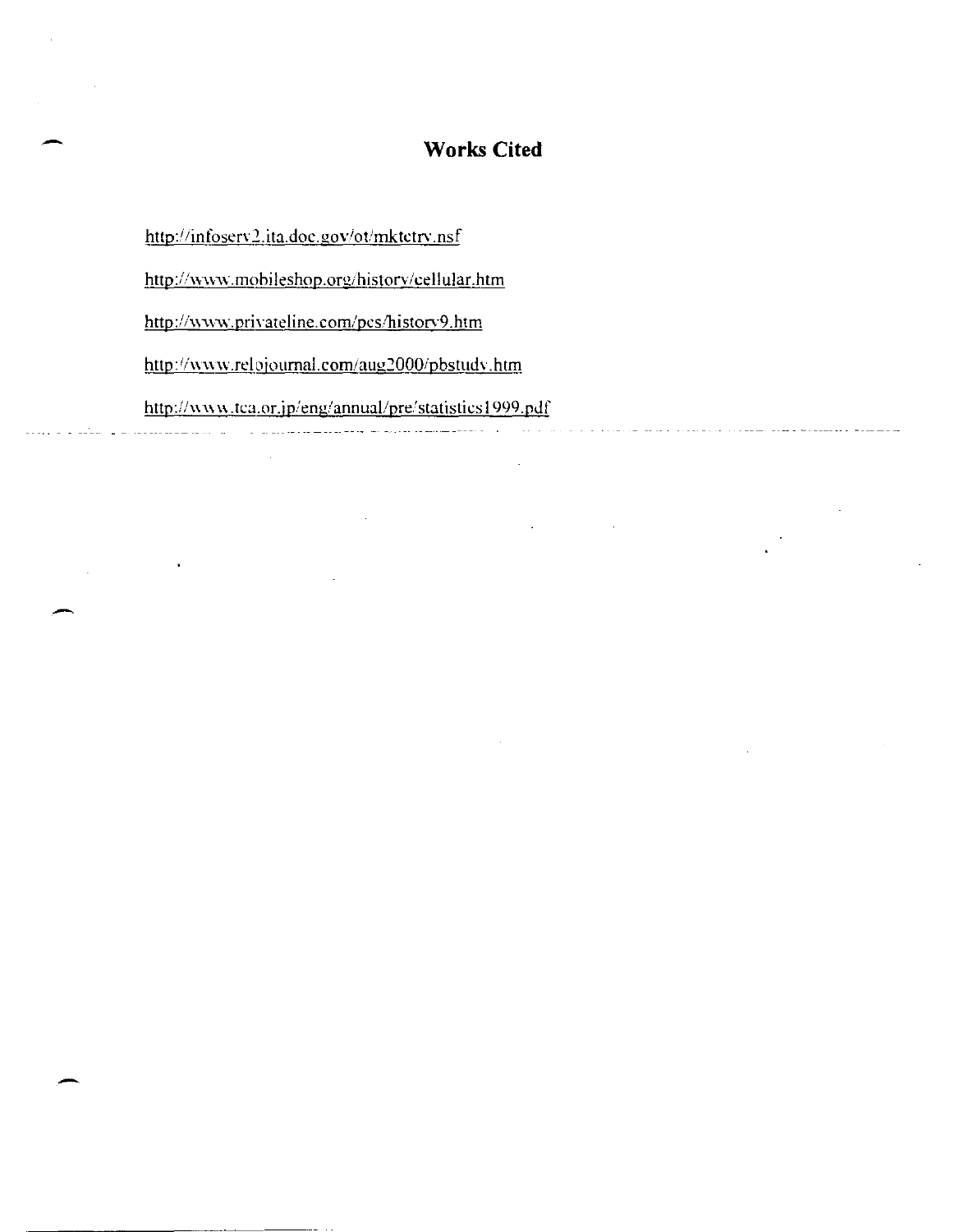### Case Study -Internet Usage in South Africa

-

-

It is hard today to imagine life without the Internet. So much of *what* we do revolves around being online and connected. Internet usage only really took off in the mid nineties with the ability to connect to the Internet through personal computers. While the United States was a major, if not the largest, user of the Internet, other countries around the world were experiencing growth as well, including South Africa. South Africa is unique because it is largely English-speaking and "westernized," while the rest of Africa is, for the most part, undeveloped and third-world. Thus, the majority of Internet usage in Africa takes place in South Africa.

The Internet had its beginnings in the United States in the 1960's. Because of government sanctions against it, South Africa did not become involved in Internet research and use until almost 25 years later. In 1988, a group of three men working at Rhodes University in Grahamstown, South Africa, found a way to establish a sustainable email link to the Internet. The link was established between Rhodes University and the home of Randy Bush, a programmer in Portland, Oregon. After a few years of improvements and advancements, the group was able to establish a full Internet connection in 1991. In 1992, the U.S. sanctions against South Africa were lifted and the group was able to use routers to link to the United States.

In South Africa, the Internet first became commercially available in 1994. From that point on, Internet usage began to grow popular with the public, experiencing rapid growth rates much like in the United States, but on a smaller scale. By 1997, there was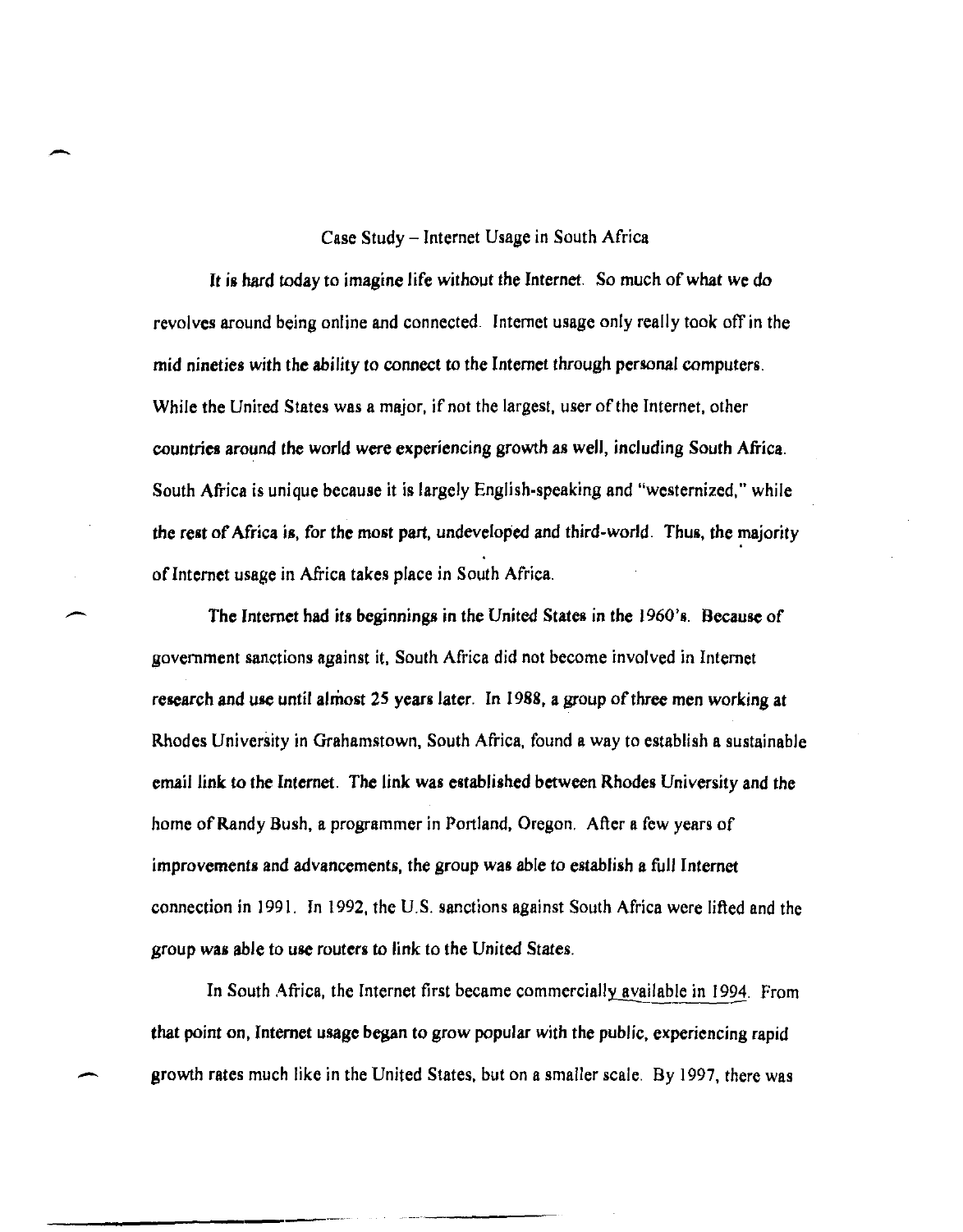an estimated 600,000 South African Internet users. That number jumped to 1,266,000 in 1998, and was up to 2,500,000 in 2001. While the original user base consisted of university researchers, the Internet was quickly embraced by businesses and the general public. Popular uses of the Internet in South Africa are very si milar to those in the United States, such as banking, making online purchases, and browsing websites of local companies including insurance and telecom services.

-

-

The Internet and the number of Internet users grew immensely from 1994 to 1998. Every year the Internet user base was at least doubled, but often even more so. The rapid growth finally began to slow down in 1999, which was the first year that the user base did not double in South Africa. According to *The Goldstuck Report*, "the slow growth is largely a factor of delays in licensing a second network operator, Telkom's own uncompromising attitude towards Internet Service providers, and market ignorance about the continued value of the Internet in the wake of the technology market crash of 2000 and 2001." The number of users continues to grow at a slower rate, and it is estimated that by the end of 2003 there will be approximately  $3,600,000$  Internet users in the country. The majority of Internet use in Africa is concentrated in South Africa. The total number of users on the continent of Africa is approximately 6,310,000, with over half of them from South Africa alone. In comparison, there are approximately 182,670,000 Internet users in the United States and Canada.

Despite its late start, South Africa has made strides in Internet technology. The Internet is popular for its convenience and its entertainment value, and South Africa is definitely taking advantage of what the Internet has to offer.

2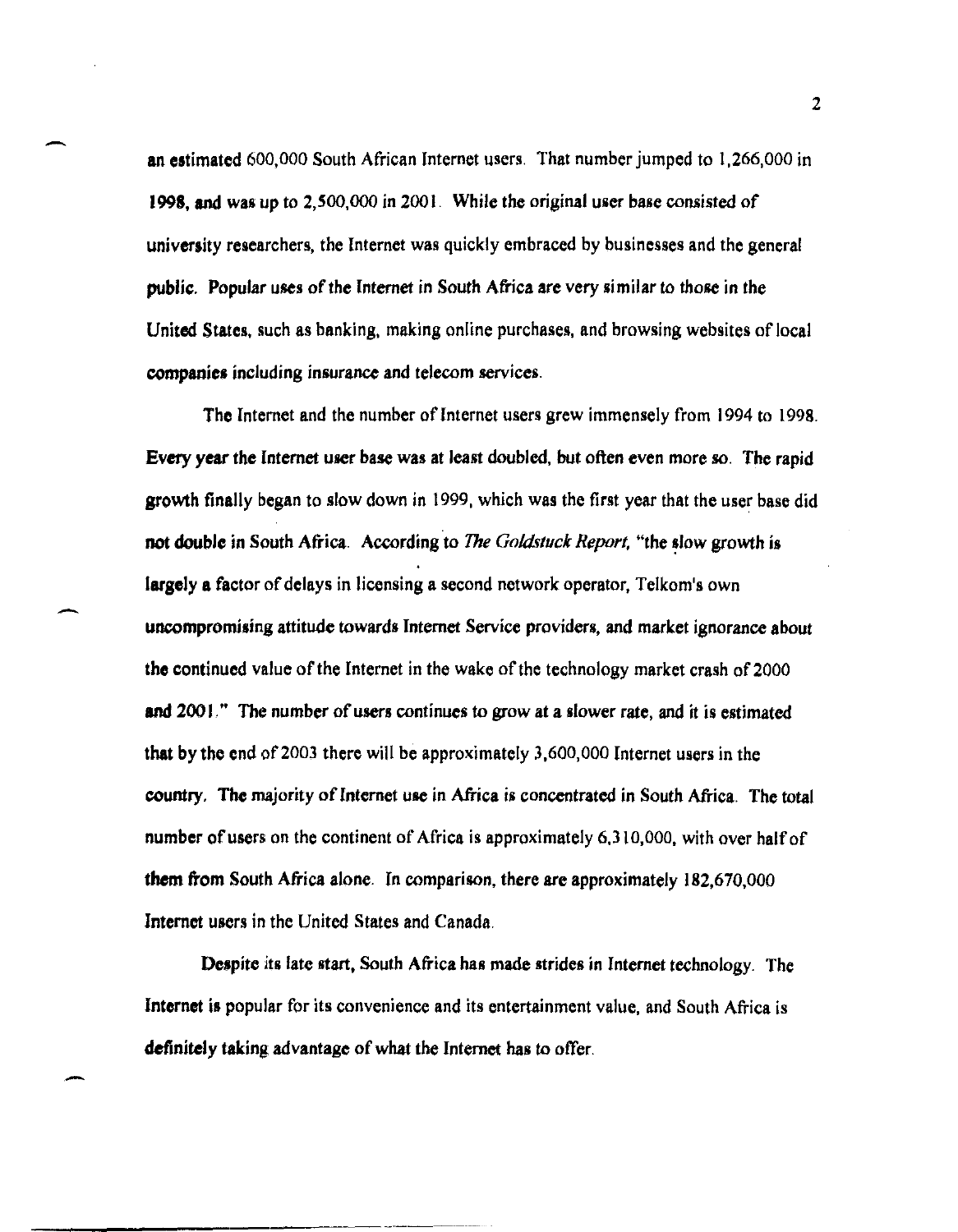#### **Sources**

"E-commerce in South Africa."

http://nml.ru.ac.za/carr/marisa/future.html

"The Goldstuck Report: Internet Access in South Africa."

www.theworx.biz/access02.htm

"History of the Internet in South Africa."

www2.frd.ac.za/uninet/history/

"How Many Online?"

www.nua.ie/surveys/how many online/

"Internet Demographics and eCommerce Statistics."

www.commerce.net/research/stats/

"Internet Growth Slows in South Africa."

http://cyberatlas.internet.com/big\_picture/geographics/article/0,1323,5911 16682

 $1.00.html$ 

"South Africa on the Net."

www.dns.net/andras/stats.html#south-africa

"Surfing Behaviour of South African Internet Community Revealed."

www.360itsolutions.com/Stats2001.htm

"Worldwide Internet Population: Africa."

www.commerce.net/research/stats/analysis/WWInternetPopul-Africa.pdf

\* Nice job of comparing the state of internet Usage in  $SA$  to the US.A.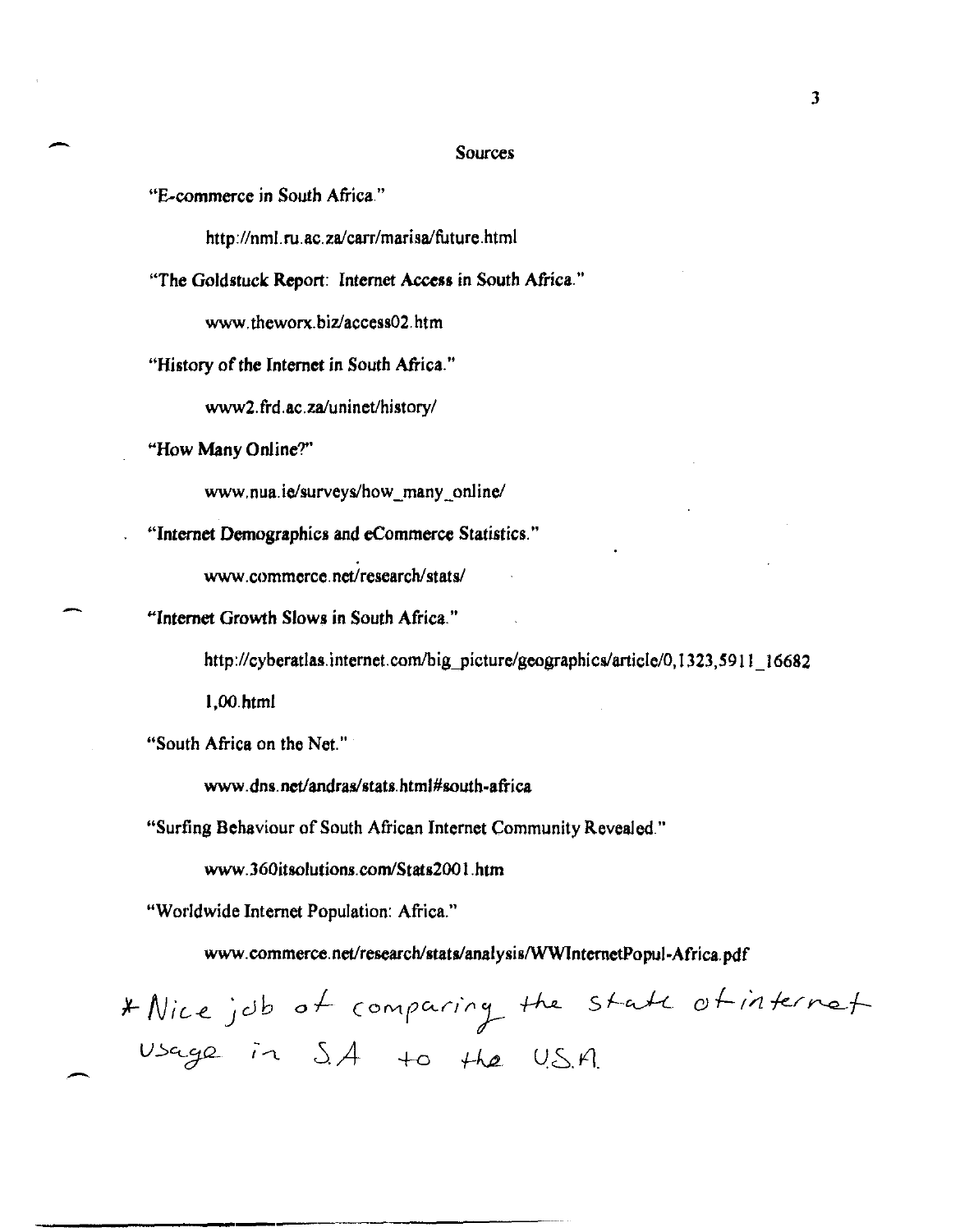#### Village Advancement

-

-

-

"Beep, beep, beep." It is seven o'clock in the morning, and this is your wake up call. It is your alarm clock. You get up, tum on the light, go to the kitchen, tum on the coffee maker, and hop in the shower. You do these things everyday, and they all involve technology. It is what our "world" is founded on. But what about other people and their "world." There are some countries that do not have our advanced technology. In India, the technology is not so advanced, like in the state, Manharasha. If we go even further into Manharasha, we can pinpoint one example of technology at work. This can be found in a place called, Warana.

Warana is a rural area made up of about 100 villages with 50,000 farmers that are all located in a 25,000 sq. kilometer area. In June of 1998, a project called the "Wired Village," was launched. This project involved Information and Communications Technology or (ICT), which they wanted to use as an effective tool for rural development. Several groups introduced ICT into Warana: the National Informatics Center (NIC), the Government of Maharashtra, the Warana Vibhag Shikshen Mandal (Education Department,) and the WGC, also known as the Warana Group of Cooperatives. It is the first rural network Project completed in India. The project was actually initiated by the Prime Minister's Office Information Technology (IT) Task Force. Their goal was to increase the efficiency and productivity of the sugar cane cooperative. They also wanted to allow the 100 villages around Warana to have a wide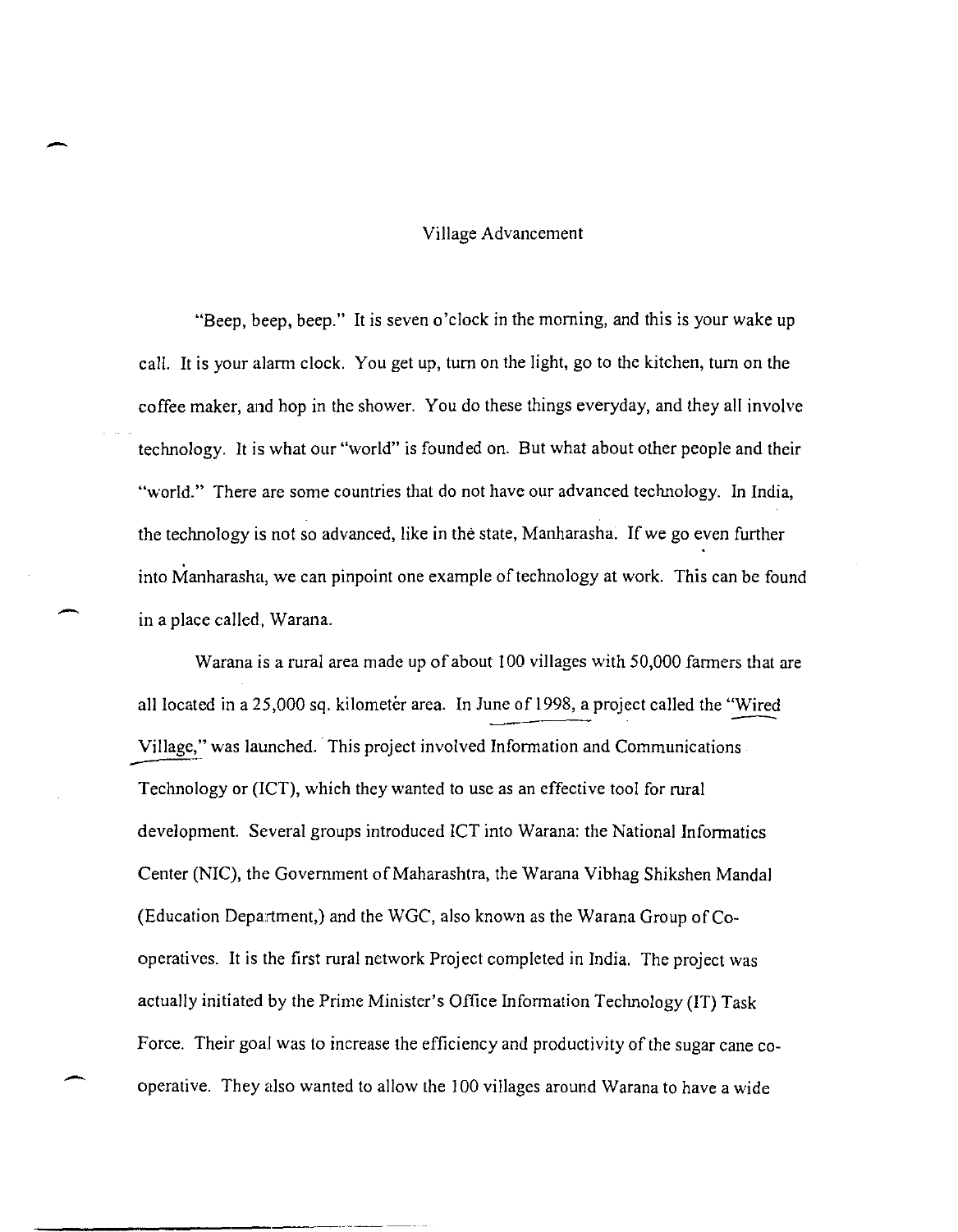range of inforrnation and services. The villages can access infonnation in their local language. This information ranges from crops and agricultural market prices, employment schemes from the government of Maharashtra, and to the educational opportunities available. The infonnation can be accessed at one of the 54 village information kiosks. There ar<u>e 70 kiosks</u>, but only 54 are working. There are 10 servers, 2 small aperature tenninals, 165 PC's, and Internet kiosks in every village. To get a better idea on how beneficial the project may be, you must first have an understanding of the processes the fanners have to go through to harvest and sell their sugar cane. First, the farmer would have to take a sample of their sugar cane to the sugar factory. Then, the<br>farmer would have to return in a few days to see if the factory would send workers to his<br>field to cut and take the sugar cane. Ne farmer would have to return in a few days to see if the factory would send workers to his field to cut and take the sugar cane. Next, he would have to return to the factory to get the weight of the crop. Then, one more trip is necessary in order to collect his money. In all it takes the fanner four trips to the factory to harvest a crop of sugar cane. It seems a lot easier for the fanner to go to the local village infonnation kiosk. Here, all he has to do is give his account number to the person working at the kiosks. Then, the fanner can find out when his sugar cane needs to be cut. When the sugar cane is cut and taken to the factory, the farmer can go back to the kiosks and find out the weight of his crop and how much money he has made. He can also find out when his account will be credited with the money. If he has any problems, the fanner can have the booth operator e-mail the managing director of the cooperative society. The kiosks also provide weather forecasts, veterinary advice, and land records. The kiosks are not limited to the fanner; other villagers can come in and use the lab. Mothers, in Warana, can bring their children in where they can play computer games.

-

-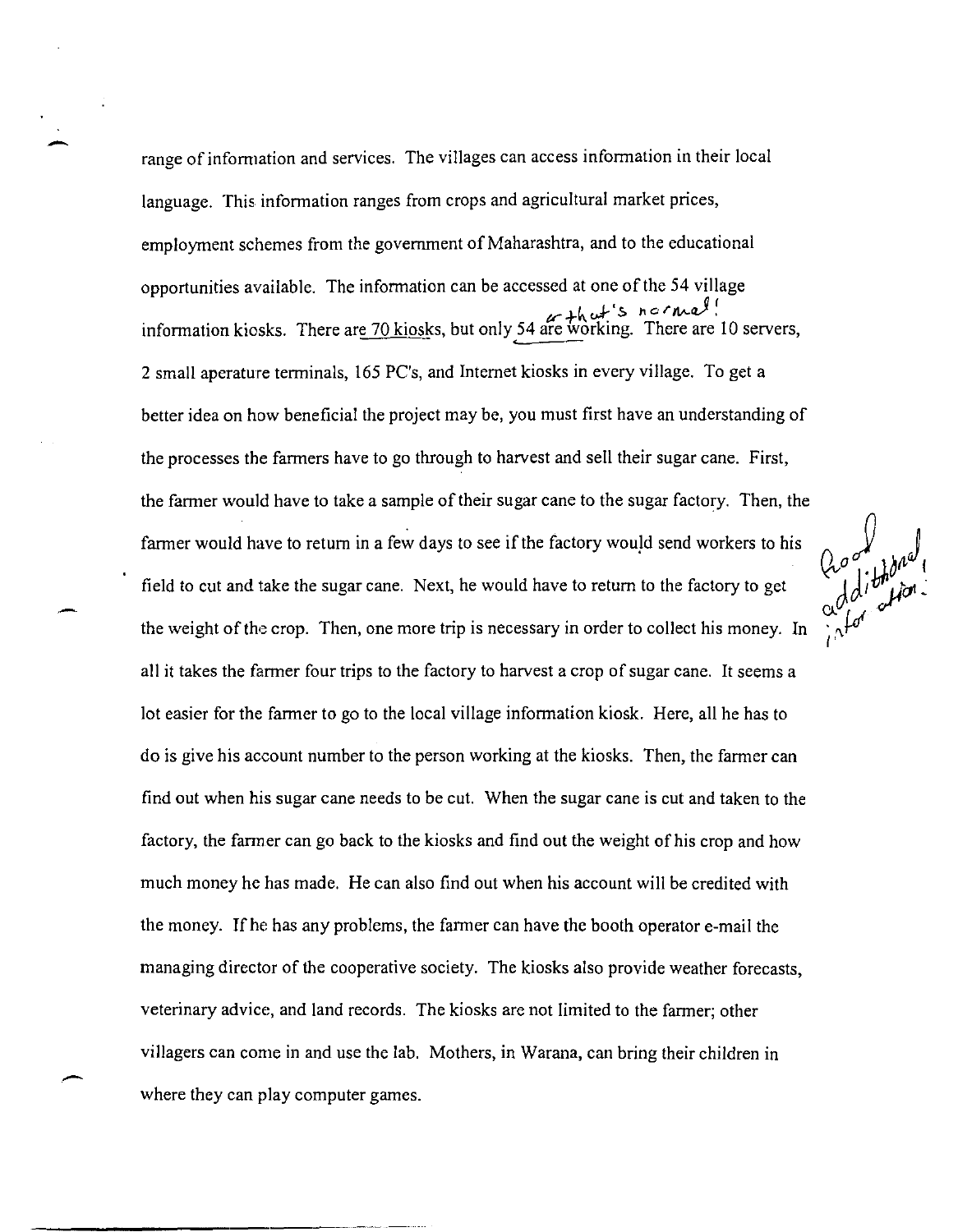Warana does have some advantages that help the "Wired Village" project to be successful. Sugar and mild make Warana and it's people very prosperous. Also 90% of the population is literate. In Warana, there is a regular power supply. There are two telephone lines per every thousand people, which is better than the national average, which is less than one. There are also two Aptech computer-training centers. It takes 100 people to operate the 70 kiosks, and the six businesses and the IT centers. Soon the six IT centers will be able to help students study using computers. Younger people are now using the computers to surf the web and send e-mails at a cost of 45 cents per each hour used. This Internet access may lead to better job opportunities to these younger people if they know more about computers. The Internet also exposes them to the other options that they may have in life. The "Wired Village" project and the adaptation of ICT - show how technology information makes life easier, especially to people who do not have as many benefits from technology as we do.

These benefits that the people of Warana are grateful for show us that the things we may take for granted or not even think about are very important and make a difference in our "world." So, instead of cursing to your self when you hear the insisting sound of your alarm clock at 7:00 in the morning, be thankful you have the advantage of this technology, even if it is a small one.

\* Very nice report on an information technology we had never heard of.<br>
\* Dcn't be a traid to speak up in<br>
class a little bit, may be about<br>
this technology for found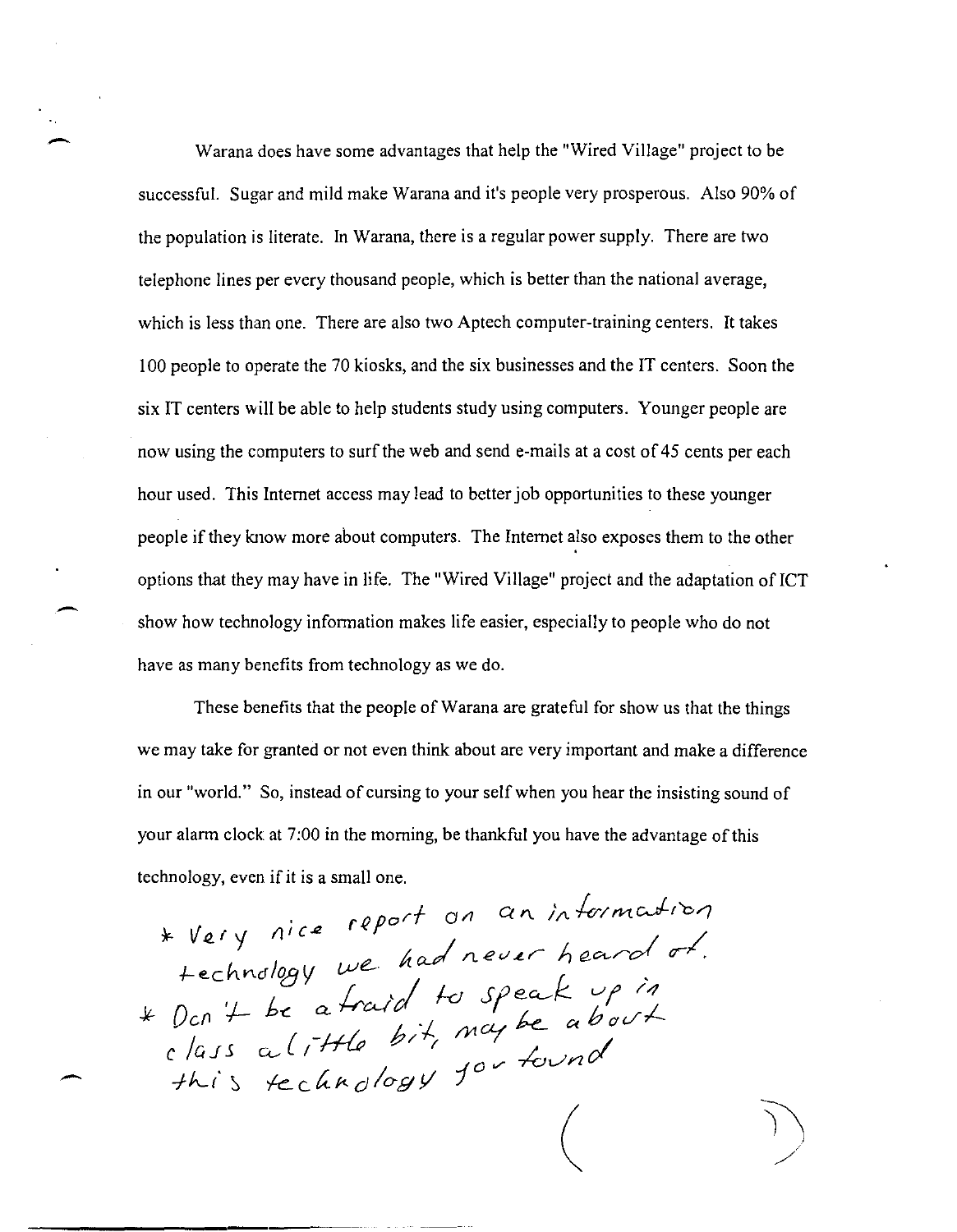## References

Cecchini Simone with Raina Monica, Warana: The Case of an Indian Rural Community Adopting ICT, April 2002, www.iimahd.emet.in/egov/ifip/apr2002/aricle3.htm. March 02,2002.

Kohli Vanita, Getting Wired, the Warana Way, February 1999, www.businessworldindia.com/zrchive/990222/mktg4.htm. March 02, 2002.

.<br>—

-

The Warana experiment, January 2002, www.flonnet.com/f11901/19010890.htm, March 02, 2002.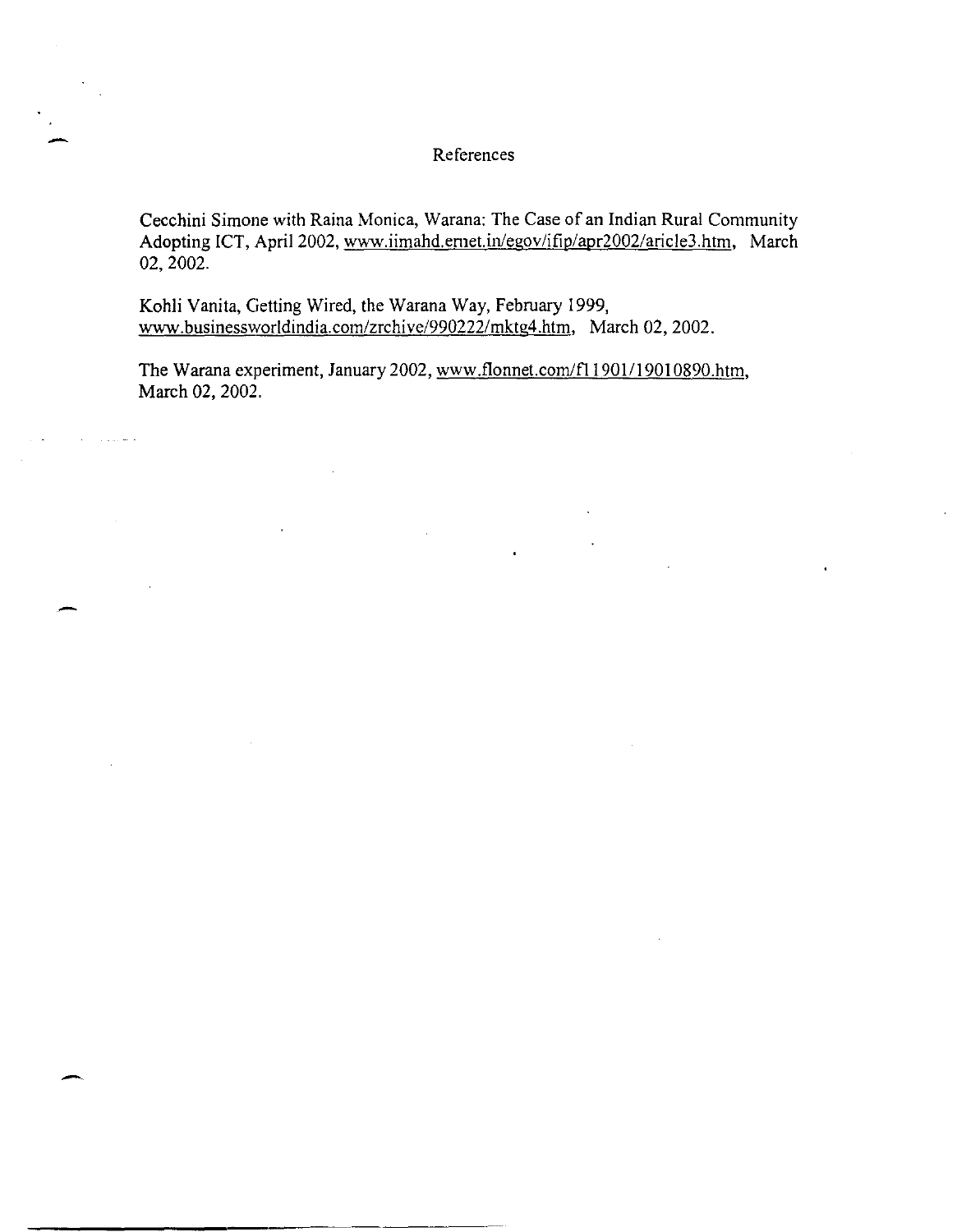

http://www.businessworldindia.com/archive/990222/warana.ipg

 $3/5/2003$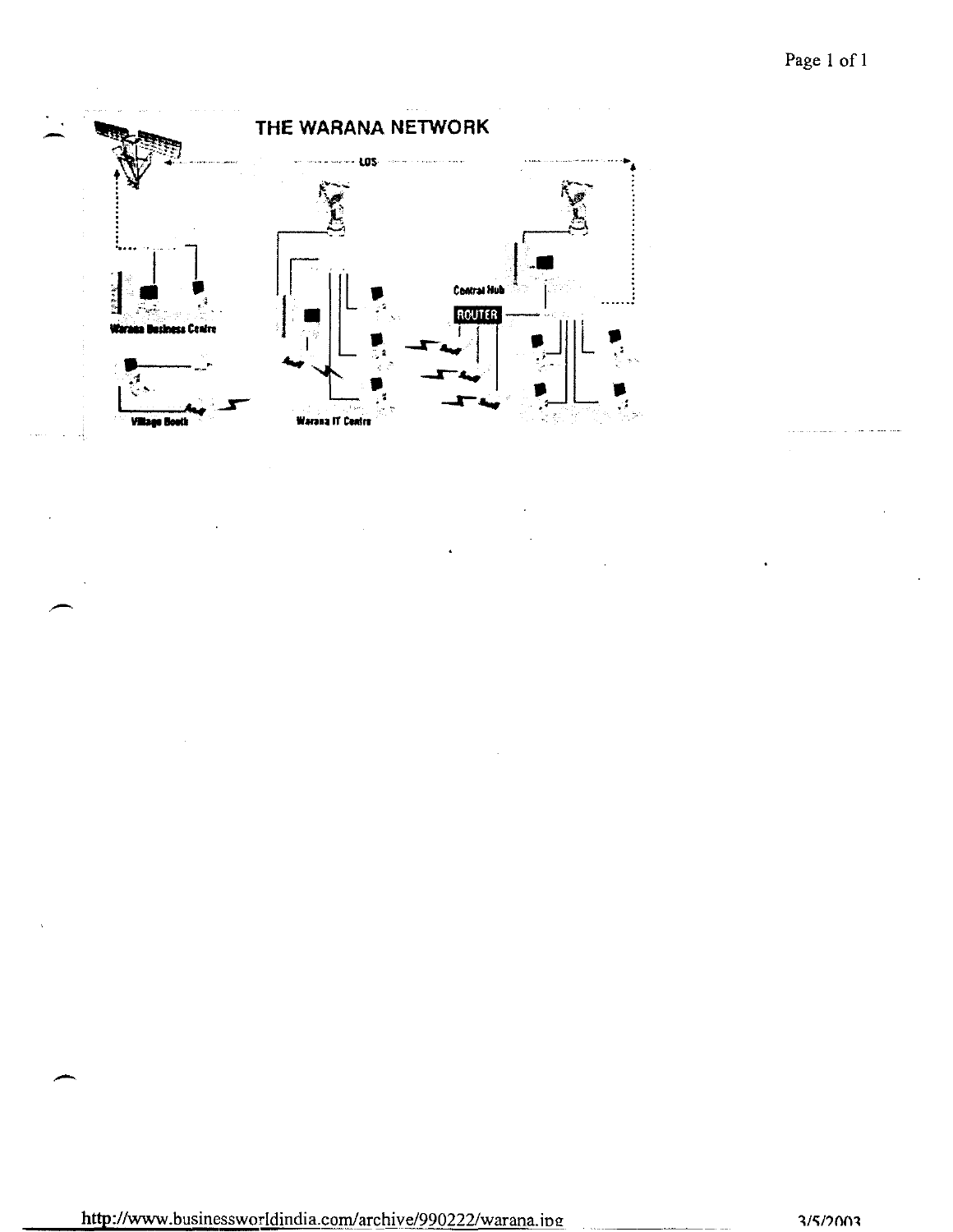## Spain vs. the U.S. Concerning Cellular Phones

-

Cellular telephones are one of the most popular information technologies in the world. They are seen in the hands of people everywhere and are used for many different reasons. The use of them, however, along with the number that each person owns, varies between nations. People in Spain, for example, may own one cell phone for business purposes and another for social functions. People in the United States, on the other hand, use only one cell phone for both social and business aspects. Although both countries enjoy using their cell phones, the use of cellular phones in Spain greatly differs from the use in the United States.

The use of cellular phones in Spain has increased dramatically. They were first introduced in the late 80s and have since then, become very popular (Nokia). As of 1999, there were 15 million users in Spain (Moore). Many of the users in Spain own up to three or four cell phones (Condra). The reason for this is the way users pay their bills; using cell phones as opposed to landline phones is much cheaper. Instead of paying  $\mathcal{L}$  this is the state  $\mathcal{L}$  this is the state  $\mathcal{L}$  that  $\mathcal{L}$  the  $\mathcal{L}$  range  $\mathcal{L}$  the  $\mathcal{L}$  the  $\mathcal{L}$  the  $\math$ monthly bills on the phone, the users pay with a new prepay system. Although users may high takes<br>from the<br>gout here only be able to use the cell phones until they reach a certain amount, they stretch their money by texting messages for about twenty cents a message. Cell phone usage is so  $\int_{\Lambda}$  the US cheap in Spain that users range from teenagers to senior citizens (Condra). Since many Spaniards own cell phones, the government has made rules about its usage. The biggest issue was driving while using cell phones. Luckily, the government has decided that the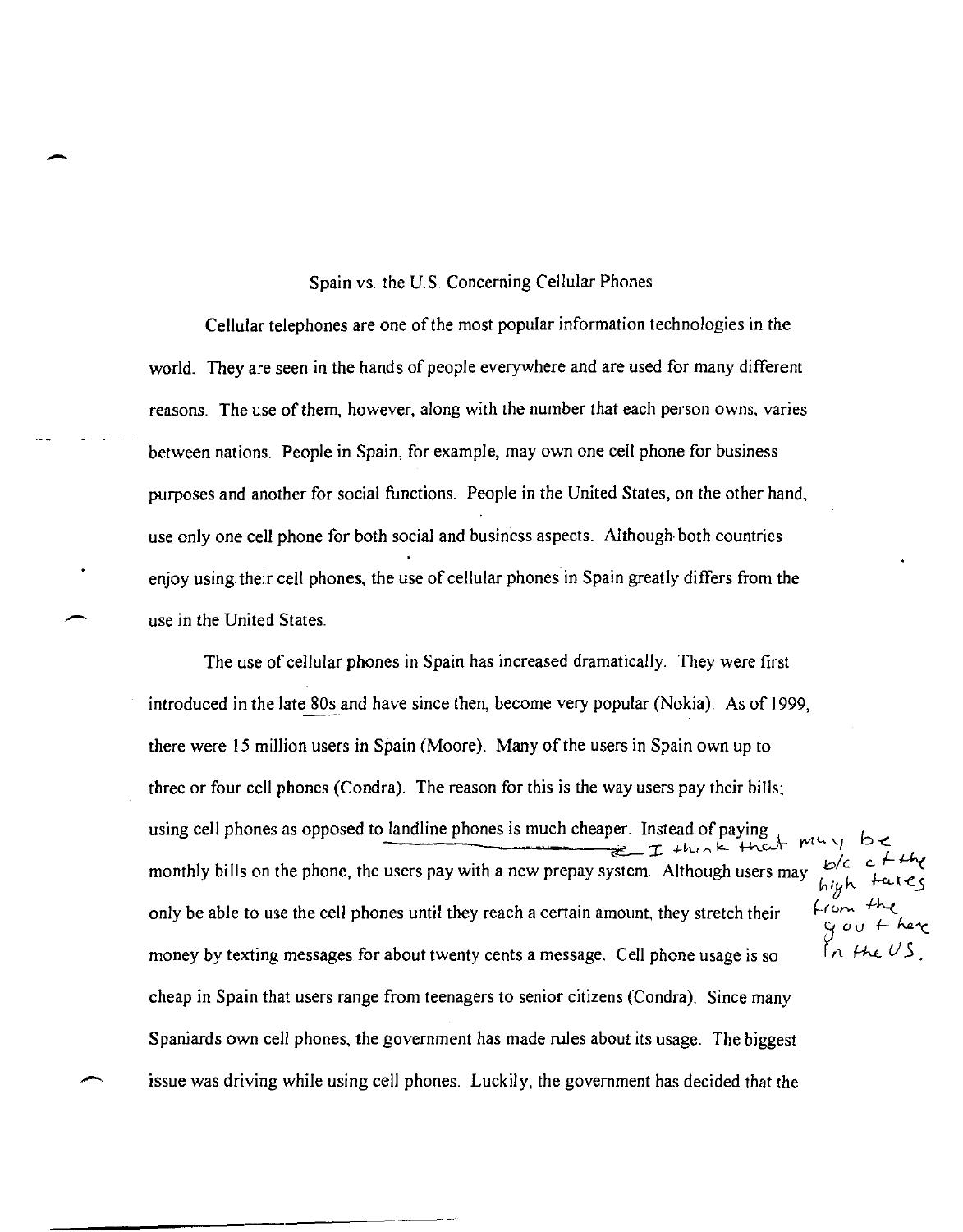Wuertz 2

use of them while driving is banned. Everyone is forced to use a hands free phone if they use one at all (Cellular-news). Spaniards will just have to buy hand free phones to add to their collection. Although owning three or four cell phones may sound crazy to someone in the U.S., it makes perfect sense to people in Spain.

-

,-

Cell phones are everywhere in the U. S. The use of them has been increasing ever since its first commercial use in 1984 in Chicago, IL. Although it seems like everyone has one by now, only about half of the U.S. population actually own cell phones (Wireless). Despite the fact that users range from teenagers to businessmen, cell phone usage in the U.S. is considerably lower than in Europe. Since land line telephones are cheaper than cell phones, many people in the U.S. do not need cell phones. Those in the US. who do own them tend to own only one because the expenses are just too high to own multiple phones. It is possible that the use of cell phones would increase if there were more prepay services (Wireless). Until then, cell phone usage in the U.S. will not include everyone. Even though there are not as many users in the U.S., there is still a problem with using cell phones while driving. While it is illegal to drive while using cell phones in certain states, the national government ruling is still being debated (Cellularnews). Many accidents could be avoided if people were banned from using cell phones while driving. Hopefully, the U.S. will join other countries soon and make it illegal.  $\checkmark$ 

Cell phone usage varies greatly between the Spain and the U.S. The two countries differ from the number of users to the number of phones per user. There are a lot more Spaniards that own cell phones than Americans. Not only are there more users in Spain, but many of those users own more than one cell phone. The prepay system in Spain makes it possible for everyone to afford them. However, the many differences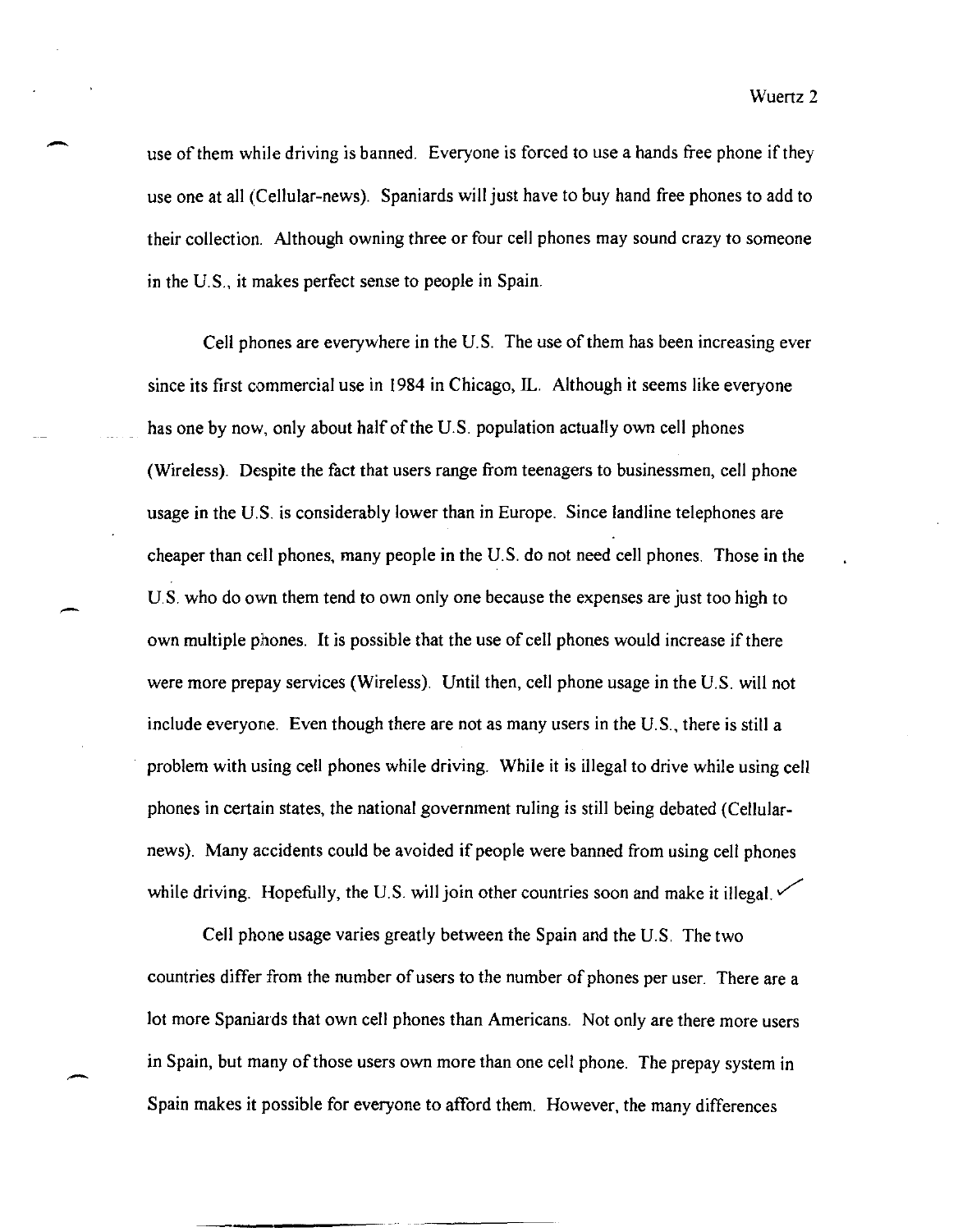between cell phone usage in the Spain and the U.S. does not change the fact that users from both countries use their cell phones everyday and will agree that it is an extremely useful tool.

\* Great description of the usage of cell<br>phones and how they are used<br>differently than here in the U.S.

-

-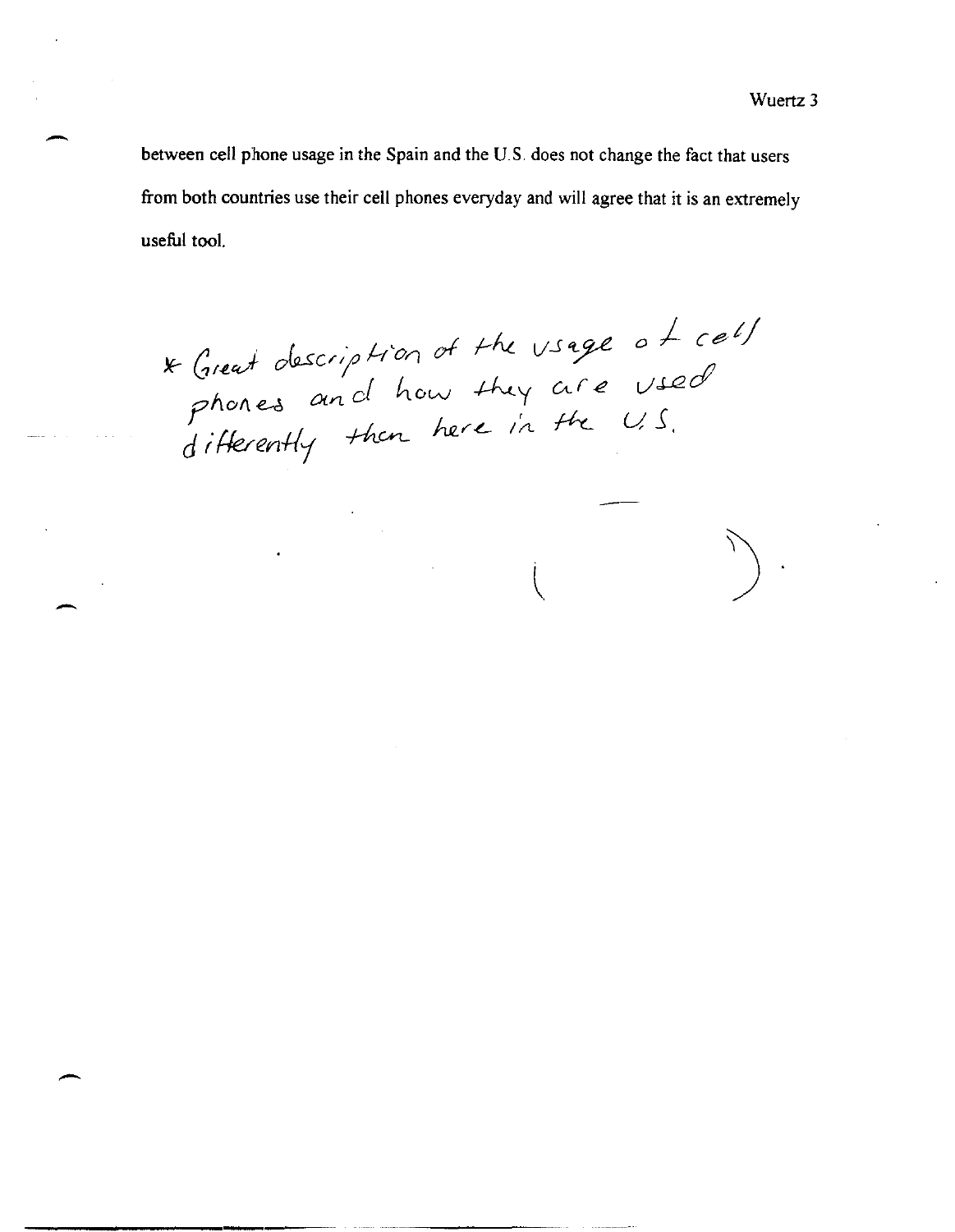#### Wuertz 4

## Works Cited

Cellular-news 12 March 2003. <http://www.cellular-news.com/car\_bans/>.

Condra, Paul. Worldwide Cellular. 1 February 2000.

<httpi/archives.thedaily.washington.edu/20001020 I *00103.* S paincellp. html>.

Moore, Charles W. Cellular Skepticism And The Old Gringo.

<http://maccavel.freeyellow.com/bierce.html>.

Nokia. 2002. <http://www.nokia.com>.

-

-

----------------

Wireless for the Other Half. 24 February 2003.

<http://www.thinkmobile.com/Article/00/02/21/>.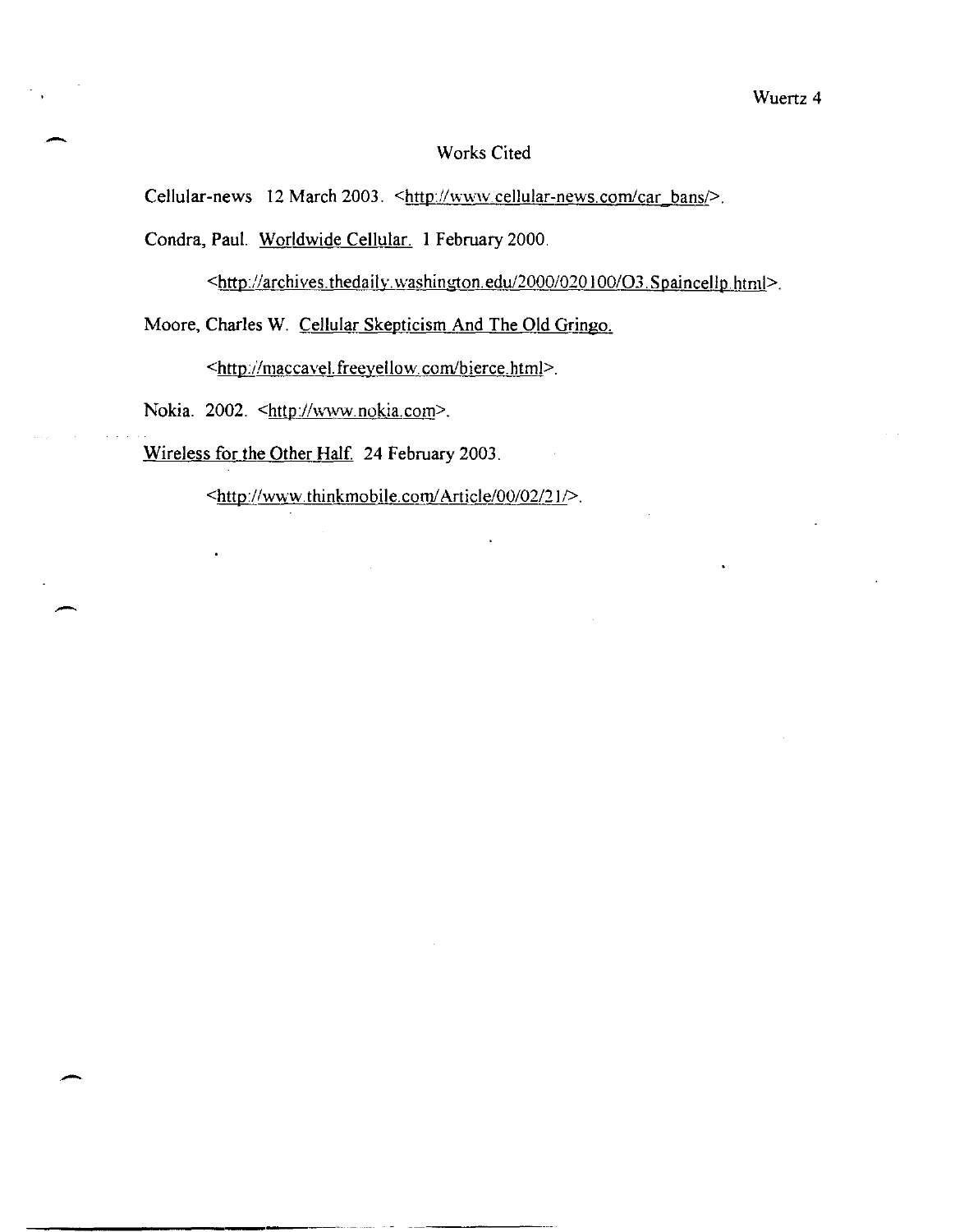The advent of the mobile cellular phone has revolutionized the communications industry. Now, one can virtually call anyone anywhere at any time. The magic of the mobile phone has not escaped the notice of the European Union, especially Finland, which has experienced an exponential growth in the public use of mobile phones among its citizenry in recent years.

-

European cellular service began in 1981 with the introduction of the Nokia Mobile Telephone System in Finland, as well as in Denmark, Sweden, and Norway. Then, according to a study by Statistics Finland released May 30, 2000, the years between 1996 and 1999 revealed a dramatic increase in the public use of mobile phones. "The number of new Finnish households with a mobile phone increased by over 800,000 wow! between 1996 and 1999. Seventy-eight per cent of the 2.35 million Finnish households had at least one mobile phone in autumn 1999. as many as 23 percent of households no longer had a wired telephone at all. Their number went up by 200,000. According to a Statistics Finland survey, nearly all Finns aged between 15 and 39 used the mobile phone, whereas only some 40 per cent of the men and 20 per cent of the women aged over 60 had a mobile phone of their own." (Statistics Finland) The same survey goes on to mention the increase in text messaging via the mobile phone: "Ninety per cent of the mobile phone users sent text messages via their phone. A considerable proportion of the young women users have adopted text messaging as their prime form of communicating  $\int_{C} \int_{C} \int_{C}^{C} \int_{C}^{C}$ vja the mobile phone. About 70 per cent of those using text messaging said they had sent questions or reminders concerning a matter of time. Gossiping and chatting messages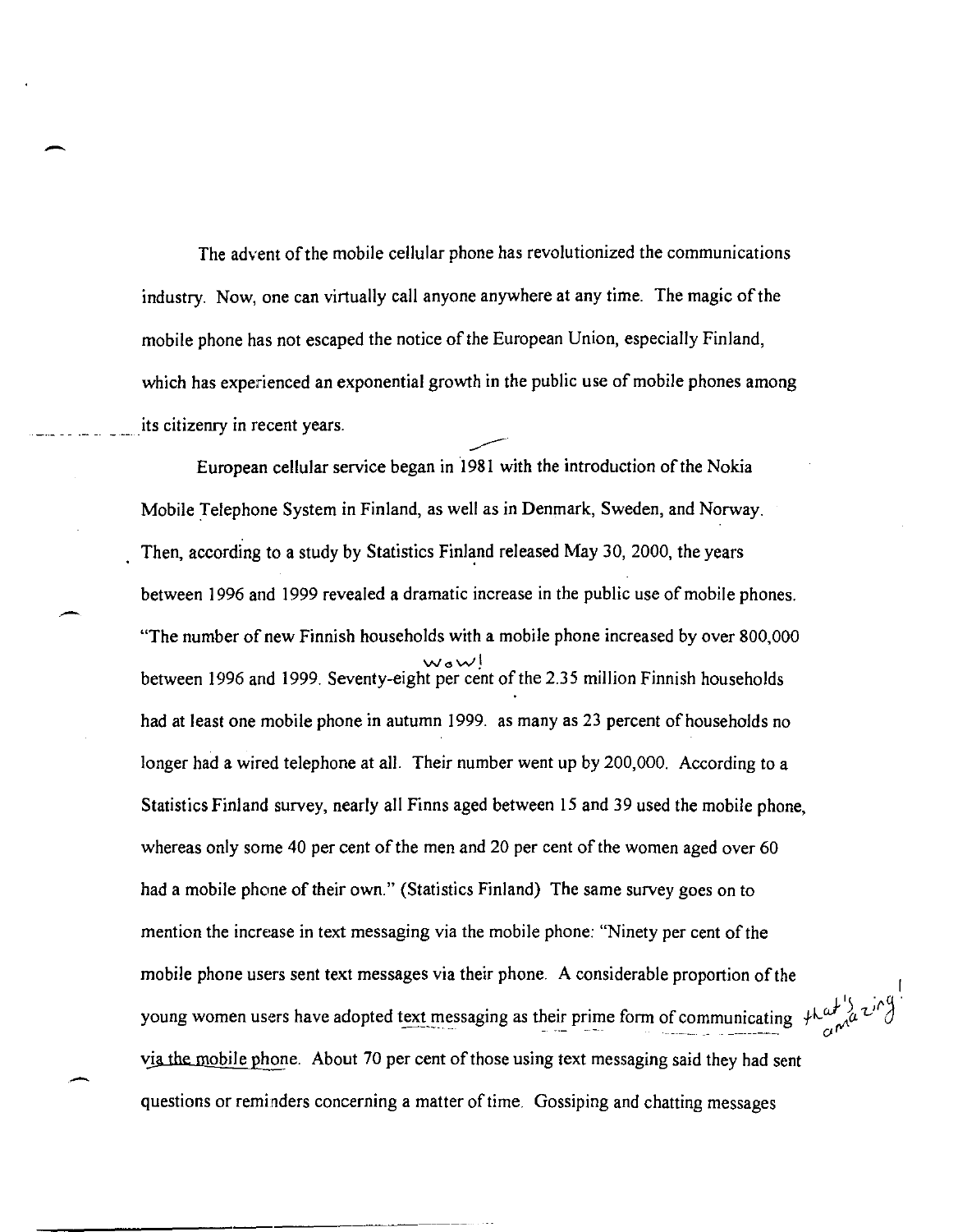had been sent by 46 per cent of the respondents while 28 said they had sent intimate messages." (Statistics Finland)

More recently, however, according to an April 200 I article by the Internet magazine *Fresh Gear* entitled "Mobile Phone Infatuation," "Every 73 out of 100 Finns owns at least one mobile phone. With 5.2 million people, that's 3.8 million mobile phones, making Finland the world leader in mobile phone penetration per capita." The author of the article goes on to speculate as to why this phenomenon is true: "Perhaps the Finnish people's fancy for cell phones reflects underlying cultural traits. 'I think that us Finns have some kind of character that we are not so eager to discuss face to face,' one  $5^{\alpha}$  ,  $0.5$  is *V""-* Finnish man says. 'It's much easier to speak mobile. '" (Fresh Gear) This, dovetailed with the fact that Nokia is based in Finland, may shed some light as to why cellular phones are so popular in Finland. As technology becomes cheaper, more available, and remains as useful to the common Finn, there would seem to be no reason for the growth of the use of mobile phones in Finland to stop.

 $\,\,$ 

\?- V *I2-"Y* I'\. '-c *e- r e- for* -I- d..f- i-hP- c. e.,.( ( u fc.... f' *V* .5 '-;va in Finland, thank you.

.-

-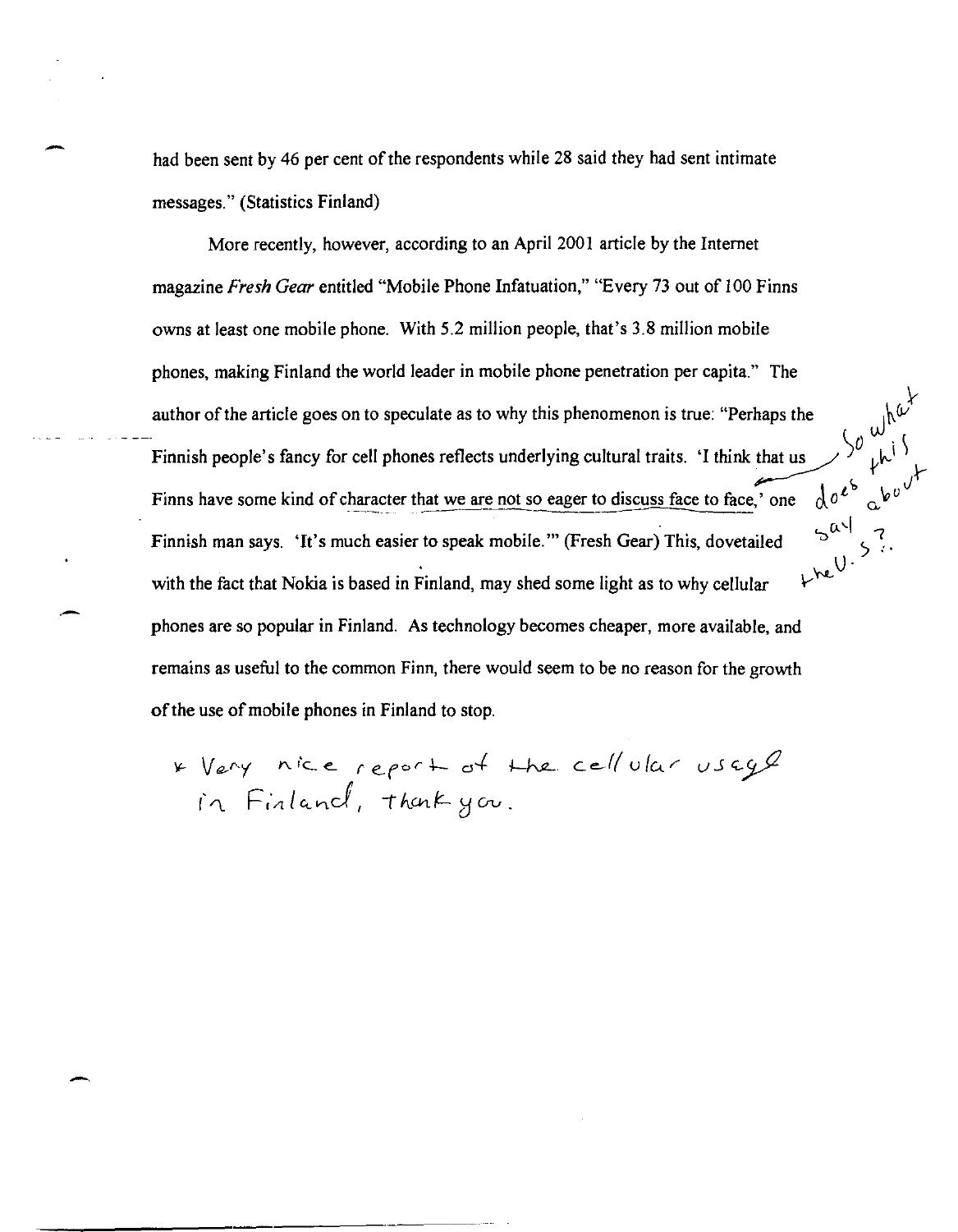## **References**

-

-

-

- 1. "History ofGSM." *Telecom Writing. com,* produced by Tom Farley. http://www.privateline.com/PCS/GSM01.html
- 2. "Mobile Phones and Computer Becoming Part of Finnish Everyday Life." *Statistics Finland: Statistical News.* May 30,2000. http://www.stat.fi/tk/tp\_tied/tiedotteet/v2000/102elie.html?tulosta
- 3. "Mobile Phone Infatuation." *Techtv: Fresh\_Gear.* April 18, 2001. http://www.techtv.com/freshgear/specialevents/story/0.23008.332274 5,00.hlml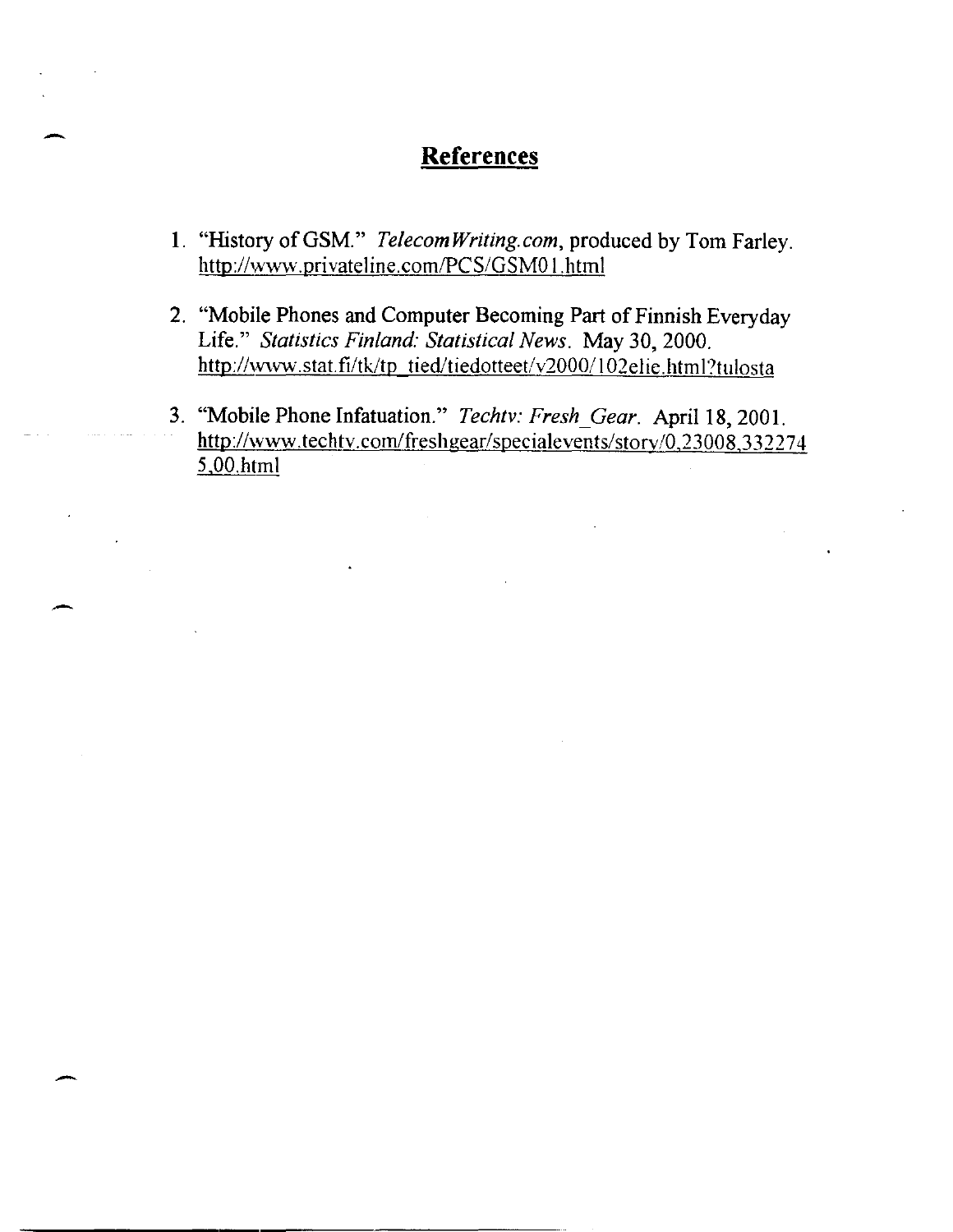## Interactive Television

-

-

-

If you are looking for what the future of television might look like then you will want to visit England where digital TV is more commonplace than Internet access. For an example of what TV is like in England we will talk about an account-manager who is home sick from her job. She has been ill for a few days and unlike most people in the United States that are home sick she didn't have to stare at the same bad programming day after day. Instead she scanned the headlines, ordered pizza, paid a few bills, answered polling questions, bought some CD's, and played a few games all with her remote control and her television.

This is just an example of how interactive television (iTV) is used in England. For the past decade U.S. TV executives haye been promising that viewers will be able to do more with their TV sets. However, we have seen how *c* (1 *i7* k. i *cJ.J* illg l that has turned out WebTV quickly flopped and recorders like the TiVo are being slow to take off. Britain on the other hand is a much different story. According to Fortune magazine 31 in March of 200231% of Britain's 26 million households had interactive television as compared to only  $8\%$  in the U.S.

How did England achieve such dominance in iTV when the technology is .<br>مسمس available on both sides of the Atlantic? It started in 1989 with the introduction of digital television. British cable companies took to the idea of digital television which allowed them to go straight to building interactive capable networks and leapfrog the U.S. in this area. Most U.S. cable companies had millions already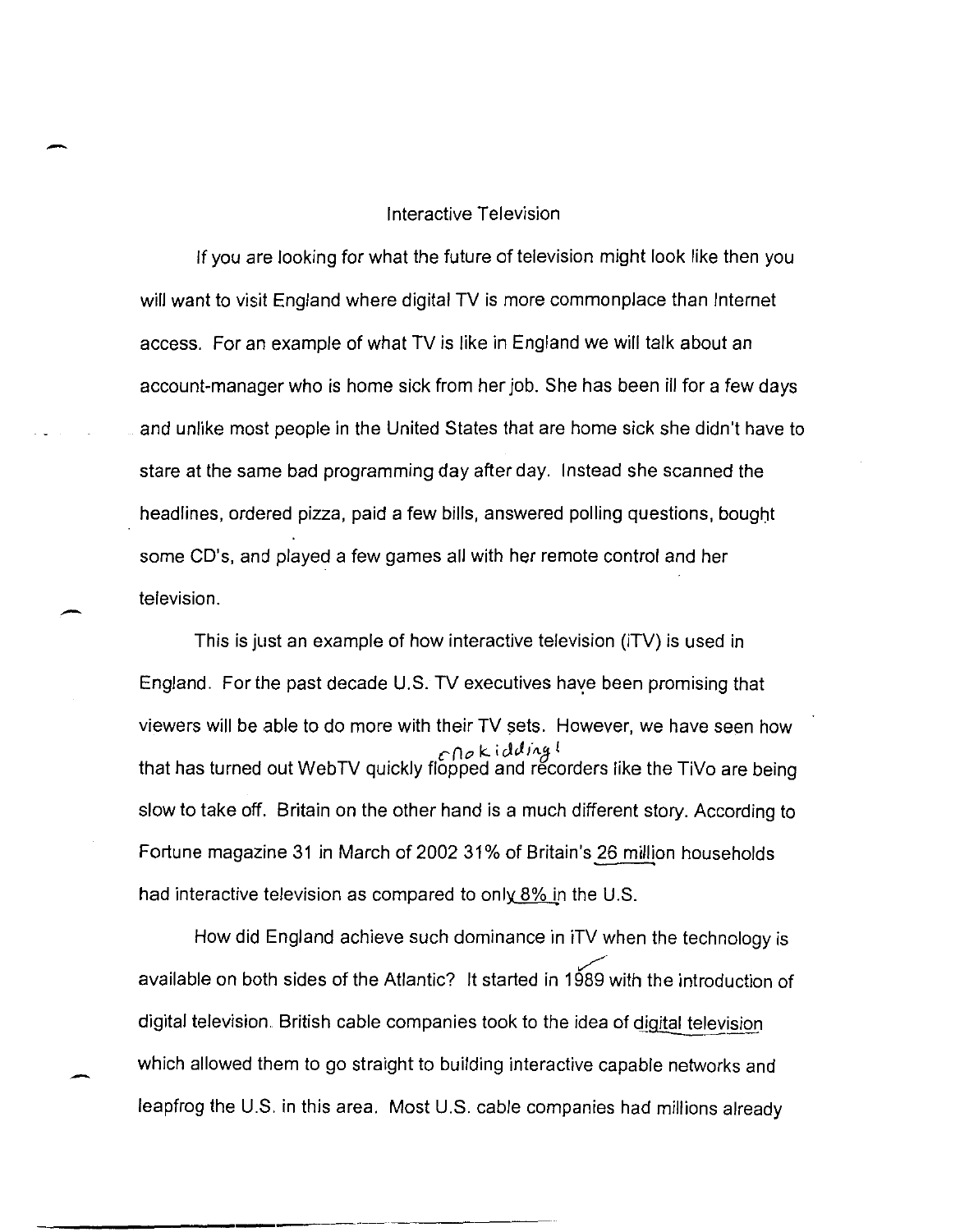invested in existing cable structures and were reluctant to push this digital technology which is what has held back the use of iTV. Consumer habits also have played a big part in the popularity of iTV. Most English don't own a PC and few that own a PC have online connections; to give some percentages about 46% of households in England have PS's and only about 32% are online. The government has also got behind the push for digital cable in England. In September 1999, the Department of Media, Culture, and Sport issued a mandate that requires British households to be digital by the year 2010.

Normal citizens in England now have the ability to have iTV in their homes and many take full use of this ability. Citizens of the U.S. and other countries have to have a PC with online access to accomplish tasks that citizens of England can do with just their television, remote control, and a monthly subscription to iTV. Hopefully in the future other countries will be able to have an iTV option with the abilities displayed in the English broadcasts.

\*Good job of finding anitheresting topic to write on KAIso, good report on the use of  $\frac{1}{2}T V$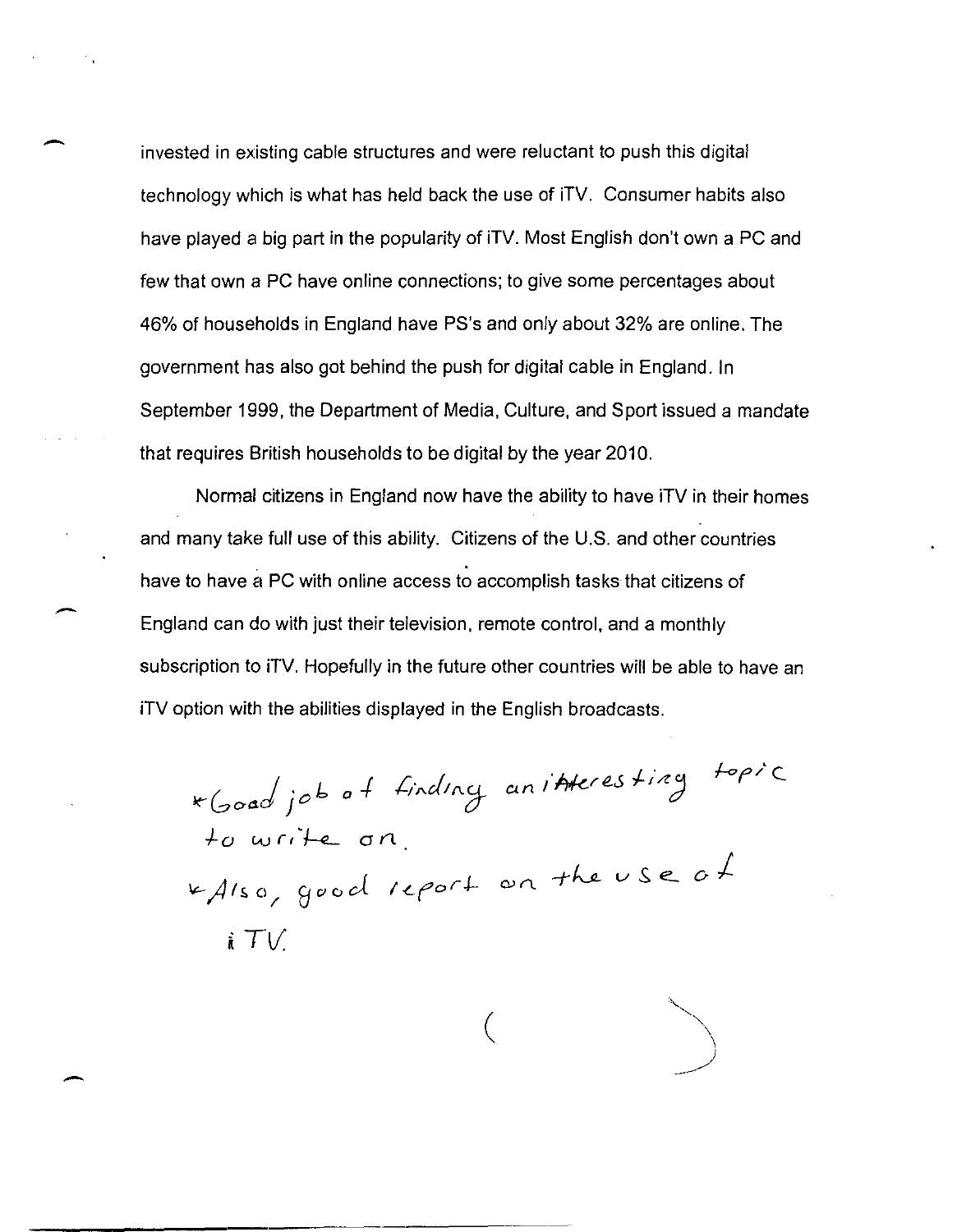## Reference Page

## I Want My iTV, Christine Y. Chen, March 17, 2002 http://www.fortune.com/fortune/technology/articies/0.15114.371202.00.html

"Interactive TV Today", American Film Institute | Intel Corporation | Tracy Swedlow http://www.itvt.com/etvwhitepaper-3.html

"Maybe TVs should just stay dumb", Robert La Franco. August 2000 htto:/Iwww.redherring.com/mag/issueB1/mag-maybe-B1.html

--

--

--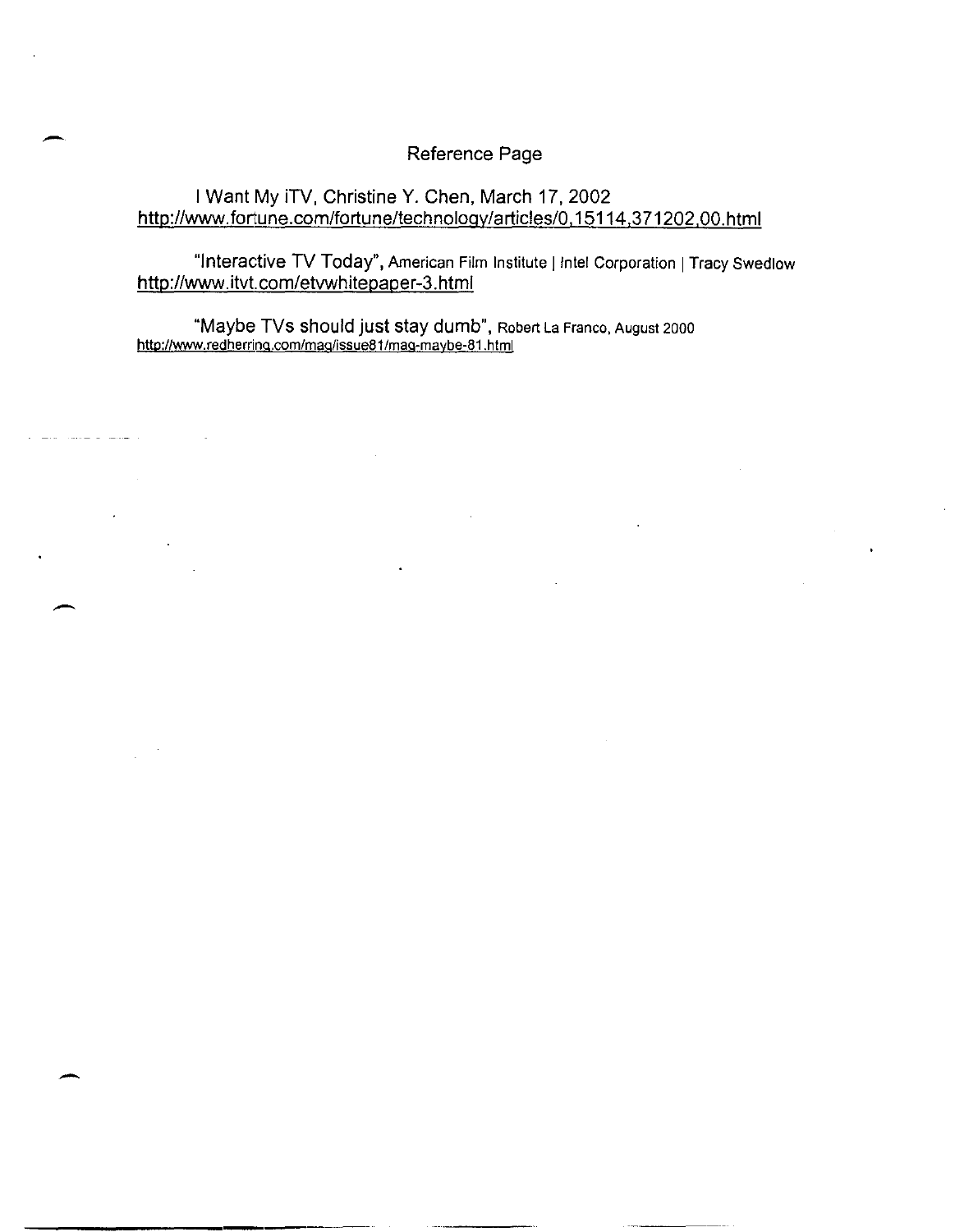#### Cell Phone Usage in Spain

-

Spain is currently the fifth largest telecommunications market in Europe, and as a country has embraced the use of cell phones and taken off with it. Currently, 70 percent of Europeans carry cell phones, in comparison to 45 percent of United States citizens. Cell phone usage has been on a steady rise both in the United States as well as Europe, but the increase in usage in Europe has been drastic.

Spain currently has a population of about 40 million people. There are about 8.5 million cellular lines, as well as about 17 million land-line telephones. This is a very interesting fact that Spain's has a ratio of one cell phone to every two land lines. The boom in cell phone use in Spain is enormous. Prior to 1999, cell phone usage per 100 people was higher in the United States, though now Spain currently has a higher rate. From 1998 to 1999, subscribers per 100 people more than doubled'in Spain from 17.9 to 37.8, while in the United States usage only increased from 25.5 to 31.5.

Much of the difference in the figures of these two countries may be contributed o the pricing structures of the two countries. Both land-line and cellular service in Spain system for land-line calls and a per-minute basis for cellular calls. Spanish cellular lines Hular calls. Spanish cellular lines  $\left\{\begin{matrix} \mu^{\mu} \\ \mu^{\nu} \end{matrix} \right\}_{n=0}^{N}$ operate on a structure known as calling party pays (CPP), while the United States cellular are priced on a per-minute basis, while the United States primarily uses a fixed-rate network operates on a receiving party pays (RPP) structure. In Spain, when a call is placed, only the caller pays for the call, with no charge to the recipient of the call. But in the United States, both the caller and the recipient of the call both pay airtime charges for

---,-----

~I'I  $\mathcal{L}$ ,  $\mathcal{L}^{\mathcal{O}}$ *,£..2* 0-1'  $\mu$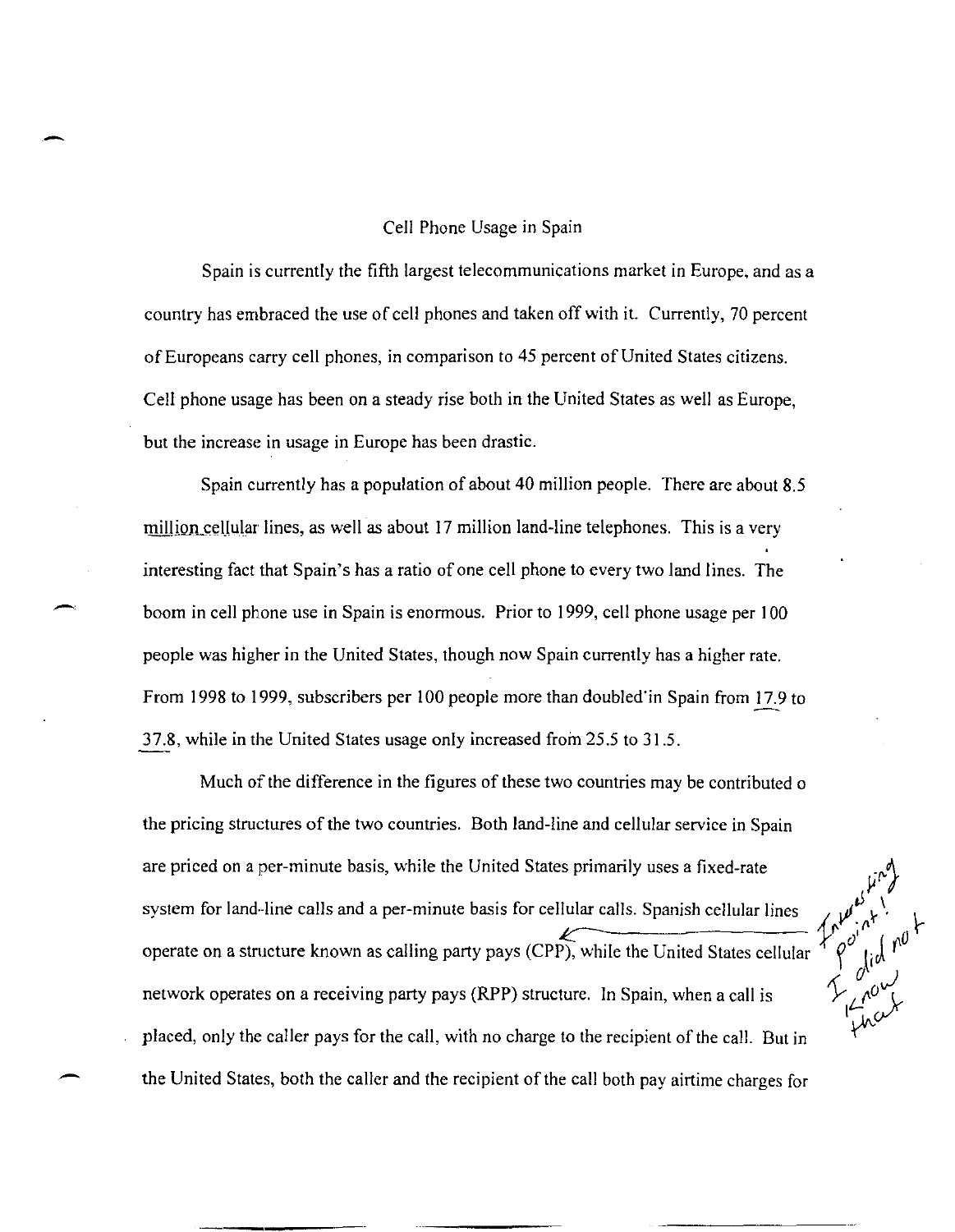the call. This suggests that cell phone users in Spain may now view cell phones as a substitute to land-line phones, as on both land and cellular lines a fee is incurred. As the price of cellular service continues to decrease, cell phone usage will continue to increase in Spain.

Deep in coupled bay

Spain is also a large consumer of pre-paid cellular service, which has recently started to grow in the United States. In Spain, the growth of the cellular market was driven by the popularity of pre-paid access with the younger aged Spaniards. The prepaid plan also appeals to parents because they can place a limit on the cost of providing a cell phone to a child. With the calling party pays structure of Spain, parents can contact children at any time without having to worry about extra charges incurred on the child's cell phone, because only the parent (calling party) pays for the call. This gives the parent unlimited access to their children, as well as knowing the child always has the phone in case of an emergency, while still being allowed to place a cap on access the child has to cell service time. The CPP pricing structure allows for quicker pre-paid growth in Spain, as well as other countries using it, than for countries using the RPP structure.

\* Good job of explaining the usage of cellelar<br>phones in Spain.<br>If would have liked to see either more detaily<br>about how regular cell phones are used or an<br>entire paper about the prepaid cell phones usage.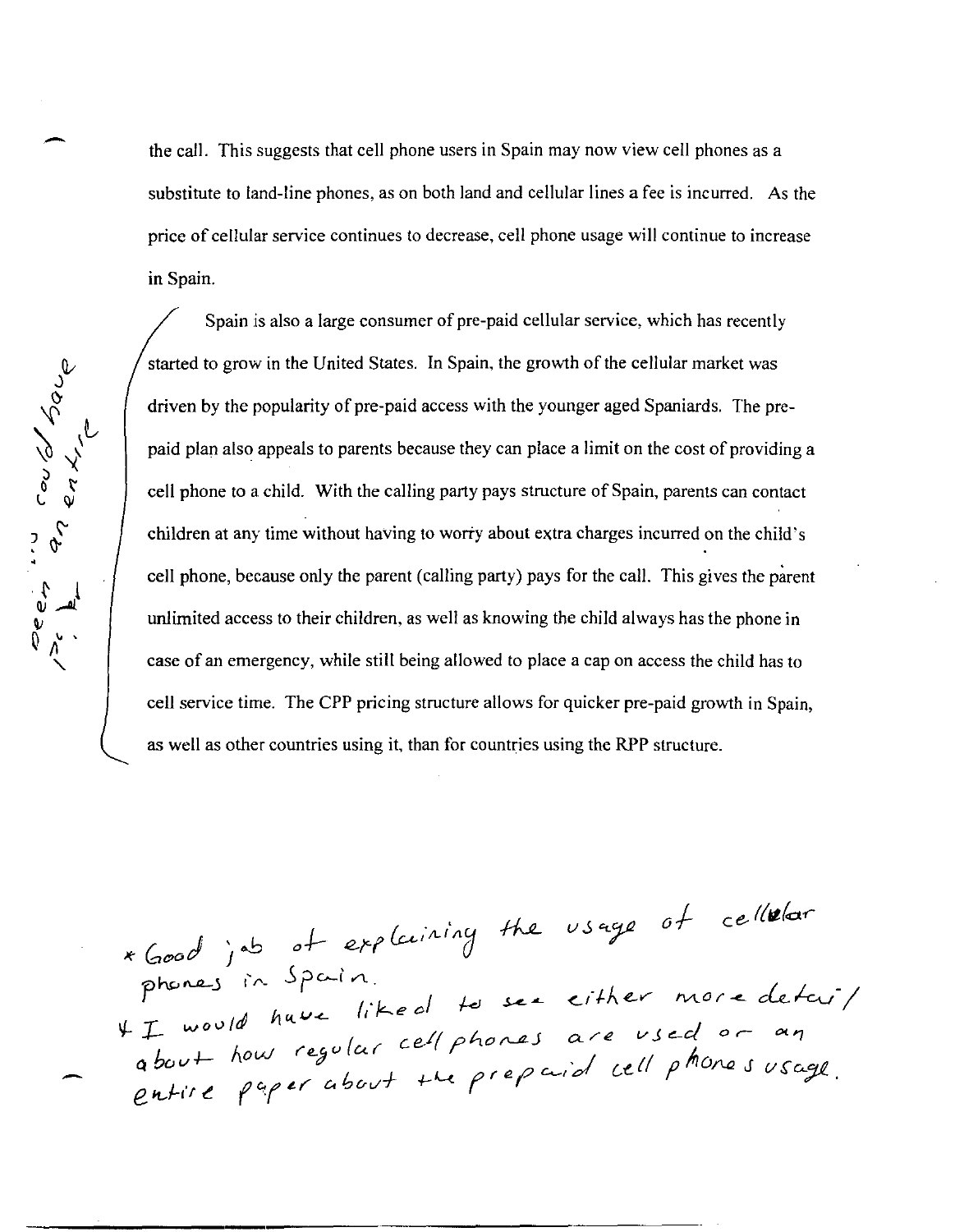# - *Sources*

- Guerrero, Lucio. "Cell phone sales apparently up sharply." Chicago Sun-Times. 20 Sept. 2001: 26
- OECD (Organization for Economic Co-operation & Development). Cellular Mobile Pricing Structures and Trends. Paris: OECD, 2000.
- OECD (Organization for Economic Co-operation & Development). OECD Communications Outlook. Paris: OECD, 2001.

<sup>~</sup>- ~--------

 $\ddot{\phantom{a}}$ 

"Spain". 13 Feb. 2003. CIA - World Fact Book. 16 Mar. 2003 < http://www.cia.gov/cia/publications/factbook/geos/sp.html>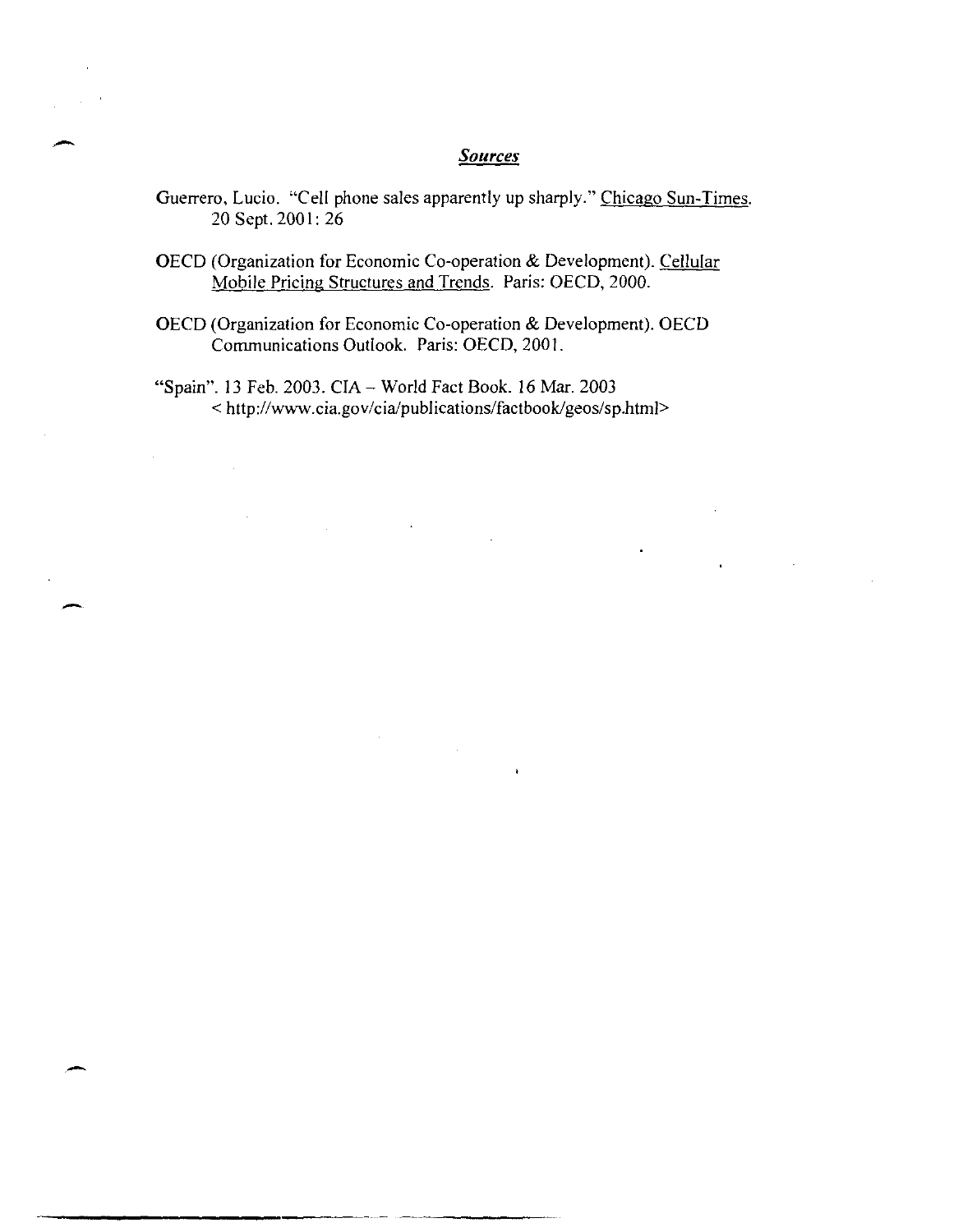## **Appendix B: Final Presentations**

-

-

The following pages contain the final presentation evaluation forms, which include the authors' comments and the grade given for each presentation. In order to keep the students' anonymity, their names have been omitted.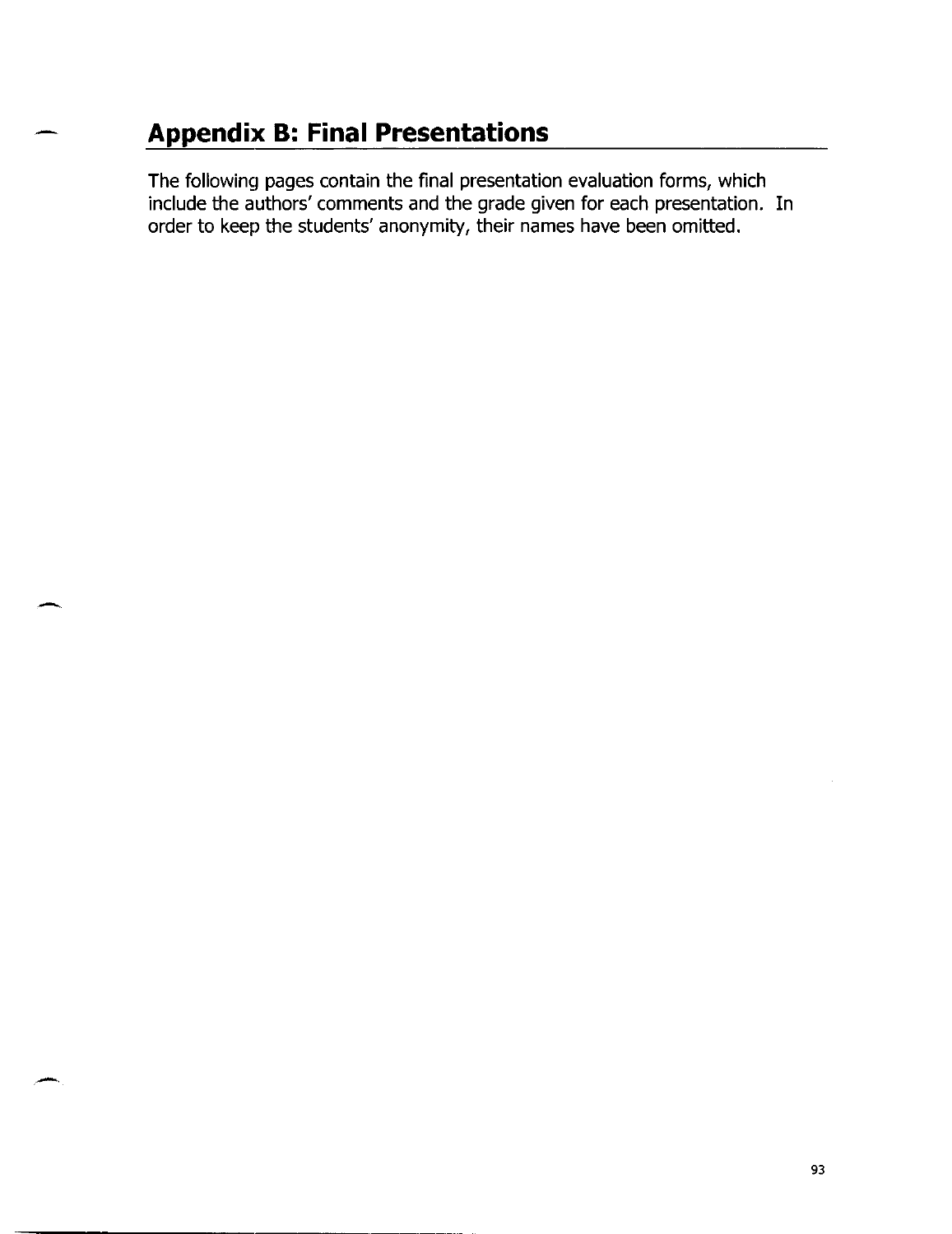## **Appendix C: Course Handouts**

-

-

-

The following pages include any supplemental handouts that were given to the students during the course of the class. These handouts include:

• Technologv Quotations, February 24

This handout was a set of quotations relevant to the fields of technology and information technology.

**Technology Timeline, February 26** 

This handout was a timeline compiled by the authors' that gave the history of technologies that were discussed in that class.

• Technology Timeline Updated, March 3

This handout was used as an update to the original technology timeline in order to include the history of the technologies covered in that lecture.

Not Media Convergence, March 5

This handout was used in the discussion of media convergence so that the students could better understand what media convergence is and what it is not.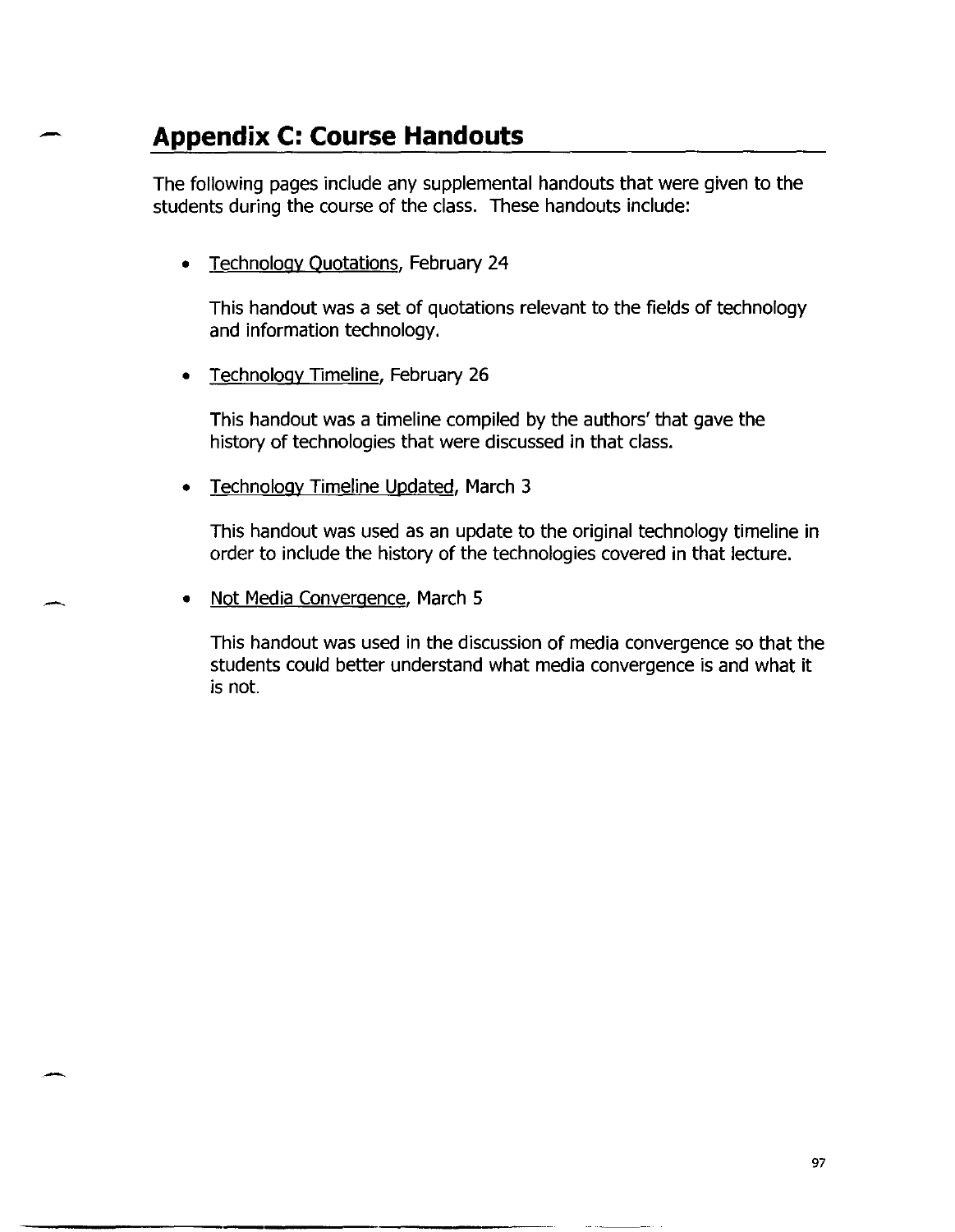## **Technology Quotations**

Globalization, as defined by rich people like us, is a very nice thing... you are talking about the Internet, you are talking about cell phones, you are talking about computers. This doesn't affect two-thirds of the people of the world.

Jimmy Carter http://www.technicity.net/quotes.htm

All of the books in the world contain no more information than is broadcast as video in a single large American city in a single year. Not all bits have equal value.

Carl Sagan http://www.sunybroome.edu/~dixon\_a/info/QUOTES1.TXT

Western society has accepted as unquestionable a technological imperative that is quite as arbitrary as the most primitive taboo: not merely the duty to foster invention and constantly to create technological novelties, but equally the duty to surrender to these novelties unconditionally, just because they are offered, without respect to their human consequences.

Lewis Mumford http://www.technicity.net/quotes.htm

Technology is not an image of the world but a way of operating on reality. The nihilism of technology lies not only in the fact that it is the most perfect expression of the will to power ... but also in the fact that it lacks meaning.

Octavio Paz (Mexican poet) "The Channel and the Signs," Alternating Current (1967)

Technology is a servant who makes so much noise cleaning up in the next room that his master cannot make music.

Karl Kraus (Austrian writer), attribution Harry Zohn, translation originally published in *Beim Wort genommen* (1955) Half-Truths and One-and-a-Half Truths (1990)

-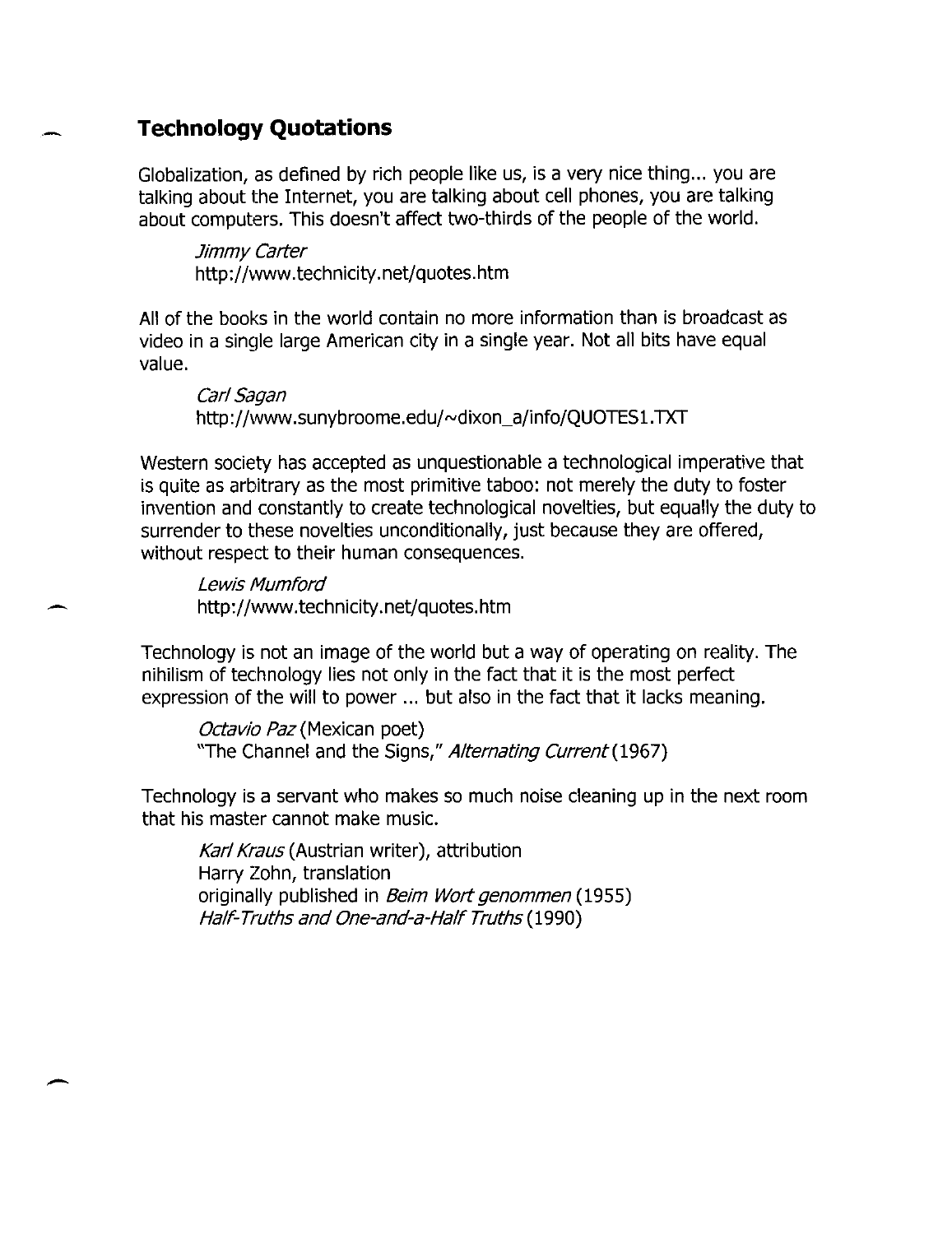

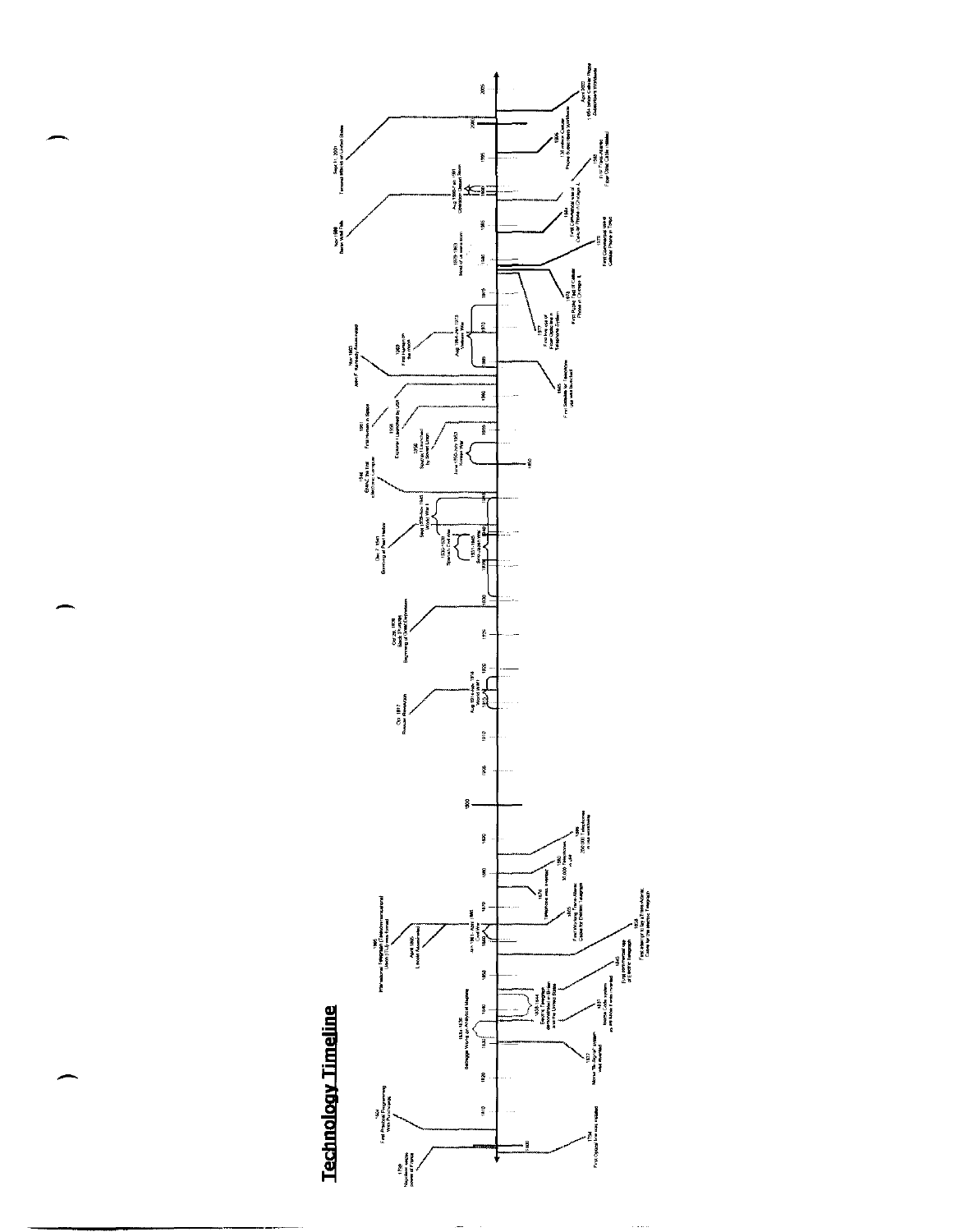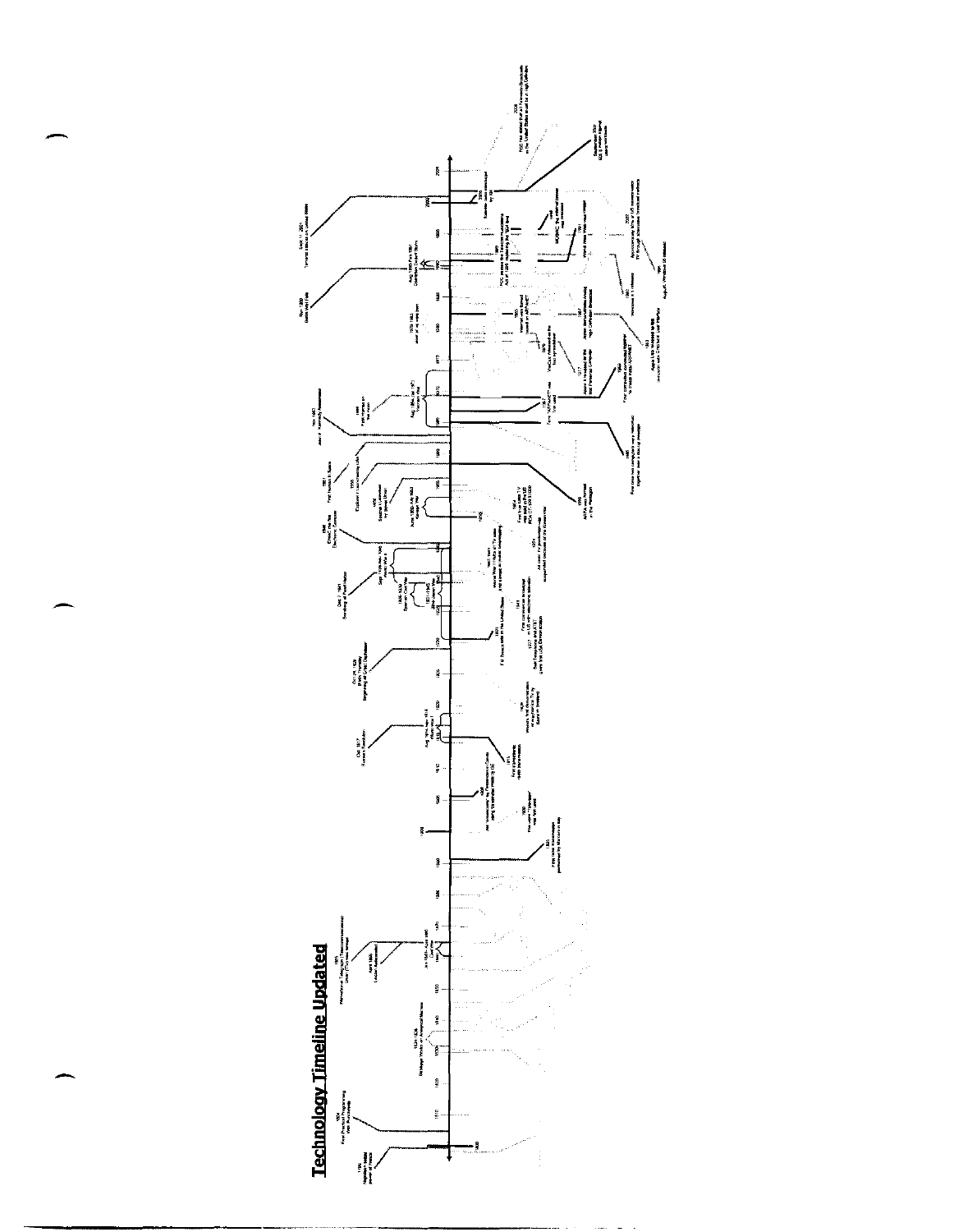## **NOT MEDIA CONVERGENCE!**



Hardware:

- 2xPili 1.0GHz cPUs 1 GB SDRAM
- GeForce 256
- 1x20GB boot drive + 2x40GB storage drives in RAID 1

#### Overview:

Basically, it's a fully functioning coffee maker integrated into a computer case. You pour the water into the funnel at the top, it goes down the tube into a book-shaped water tank where it sits until you hit the power switch, at which point the heating coil boils the water, sending it back up another tube and into the coffee grounds basket. The switch can also be controlled using an RF keychain remote. Other modifications include: custom-cut window which was then handetched to a coffee cup motif, custom-build LED arrays to provide exactly the right shade of red light, stereo VU meter in the front panel indicator section, additional hot plate on top for two pots of coffee at once, and the white, kitchen appliance paint job.